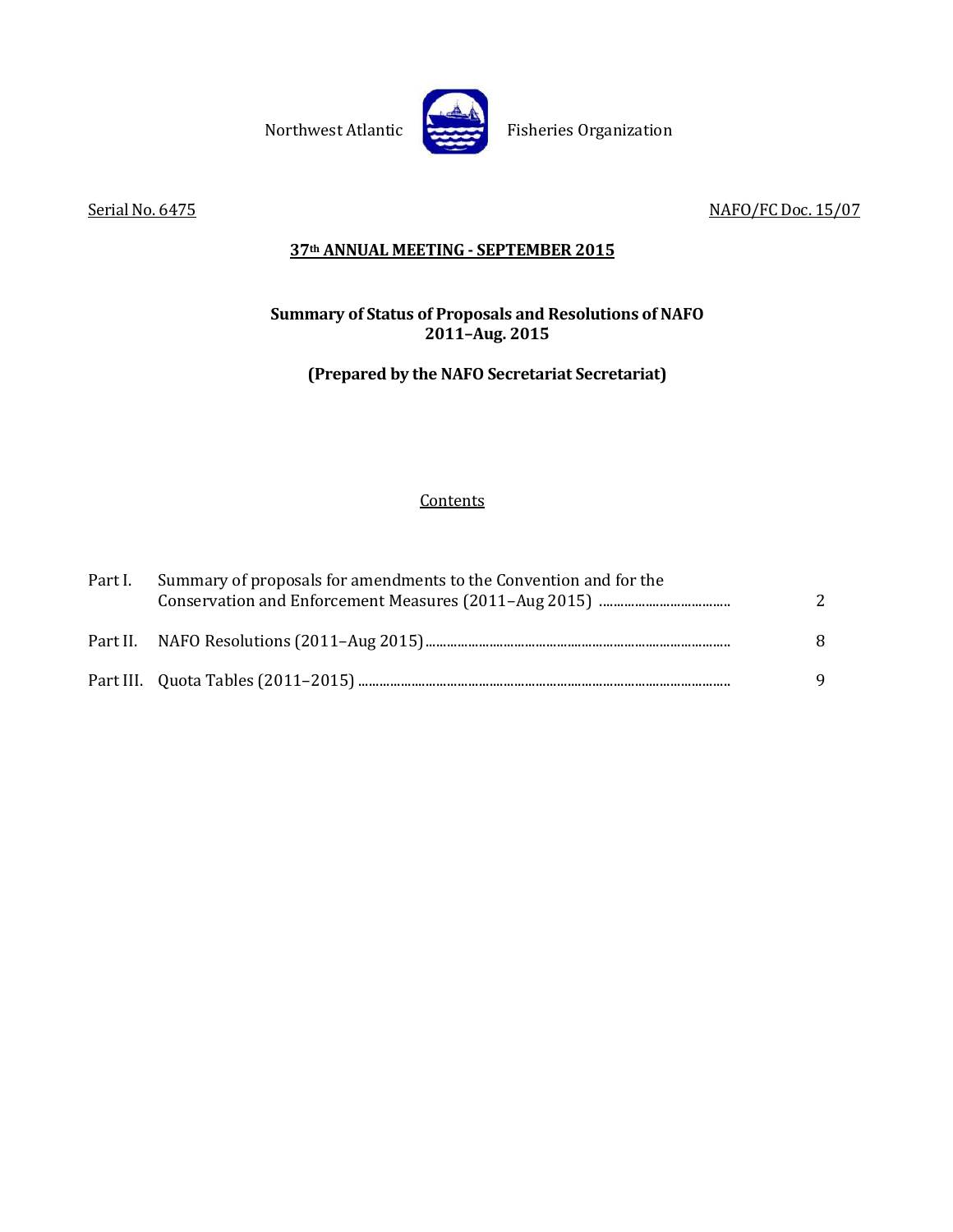# **PART I**

#### **Proposals for amendments to the Convention and the Conservation and Enforcement Measures**

(2011–August 2015)

| Proposal (1/11)<br>(NAFO/FC Doc. 11/13)    | VME Indicator Species (Sponge Fields) Encounter Thresholds (NCEM-Chapter Ibis,<br>Article 5bis)                          |
|--------------------------------------------|--------------------------------------------------------------------------------------------------------------------------|
|                                            | Adopted: 23 September 2011<br>In force: 04 December 2011                                                                 |
| Proposal (2/11)                            | Thorny Skate in Division 3LNO                                                                                            |
| (NAFO/FC Doc. 11/14)                       | Adopted: 23 September 2011<br>In force: 04 December 2011                                                                 |
| Proposal (3/11)<br>(NAFO/FC Doc. 11/15)    | Greenland Halibut Management Strategy Evaluation                                                                         |
|                                            | Adopted: 23 September 2011<br>In force: 04 December 2011                                                                 |
| Proposal (4/11)<br>(NAFO/FC Doc. 11/16)    | Proposal for a resolution concerning the extension of Closed Area 5 (Flemish Cap<br>Northeast Prong)                     |
|                                            | Adopted: 23 September 2011<br>In force: 04 December 2011                                                                 |
| Proposal (5/11)<br>(NAFO/FC Doc. 11/17)    | Cod in Division 3NO                                                                                                      |
|                                            | Adopted: 23 September 2011<br>In force: 04 December 2011                                                                 |
| Proposal (6/11)<br>(NAFO/FC Doc. 11/18)    | White Hake in Divisions 3NO                                                                                              |
|                                            | Adopted: 23 September 2011<br>In force: 04 December 2011                                                                 |
| Proposal (7/11)<br>(NAFO/FC Doc. 11/19)    | Amendment to NCEM Annex I.A-Quota Table-Footnote 21                                                                      |
|                                            | Adopted: 23 September 2011<br>In force: 04 December 2011                                                                 |
| Proposal (8/11)<br>(NAFO/FC Doc. 11/20)    | Amendment to NCEM-Article 16-Coral and Sponge Protection Zones                                                           |
|                                            | Adopted: 23 September 2011<br>In force: 04 December 2011                                                                 |
| Proposal (9/11)<br>(NAFO FC Doc. 11/21)    | Interim 3LNO American Plaice Conservation Plan and Rebuilding Strategy (NCEM-new<br>Article to be inserted in Chapter I) |
|                                            | Adopted: 23 September 2011<br>In force: 04 December 2011                                                                 |
| Proposal $(10/11)$<br>(NAFO/FC Doc. 11/22) | Interim 3NO Cod Conservation Plan and Rebuilding Strategy (NCEM Article 9)                                               |
|                                            | Adopted: 23 September 2011<br>In force: 04 December 2011                                                                 |
| Proposal (11/11)<br>(NAFO/FC Doc. 11/36)   | Amendment of Chapter Ibis-Bottom Fisheries in the NAFO Regulatory Area                                                   |
|                                            | Adopted: 23 September 2011<br>In force: 04 December 2011                                                                 |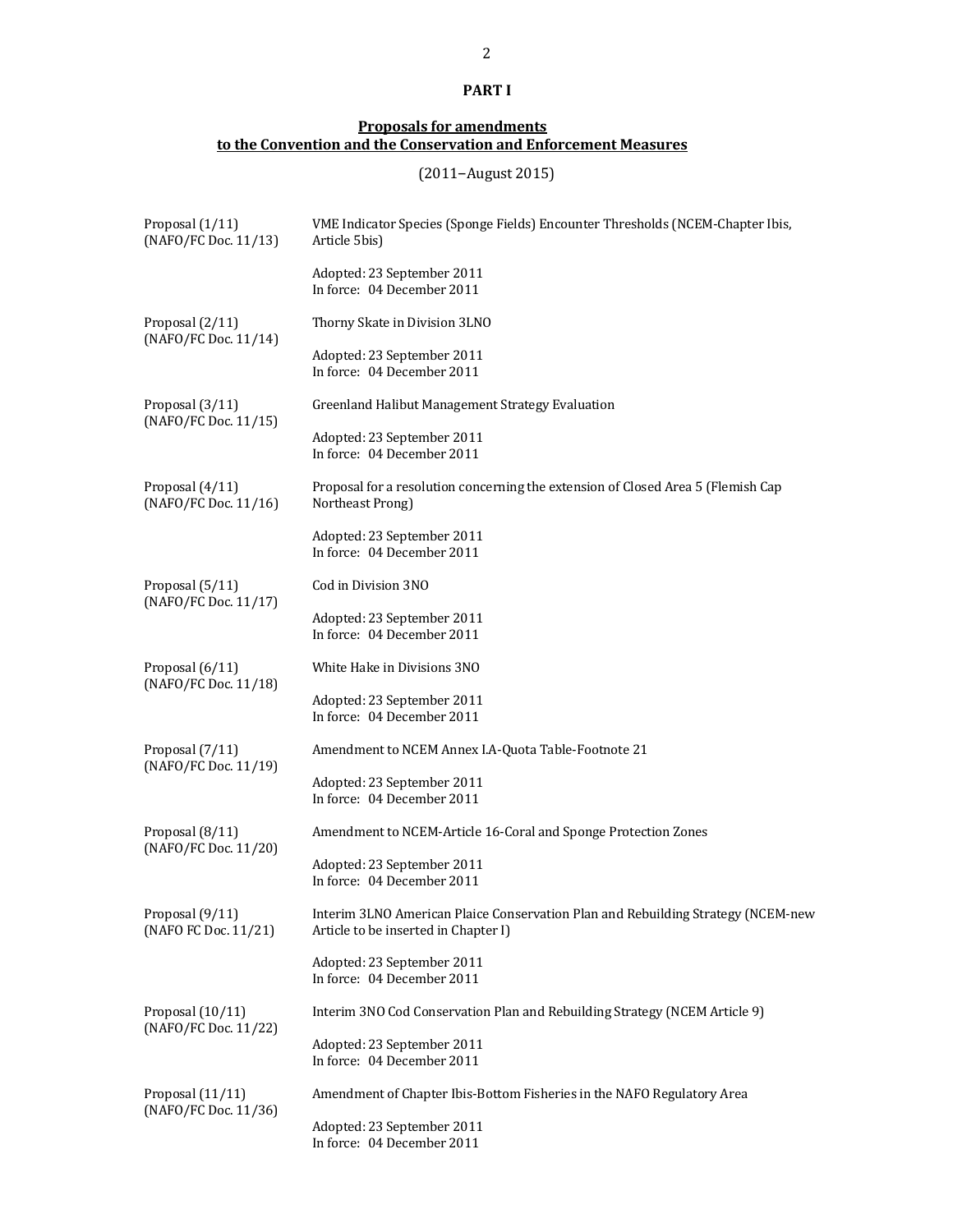| Proposal (12/11)<br>(NAFO/FC Doc. 11/23) | Amendment to Article 15.2                                                                                                                                                                                                                                                                                                             |  |  |  |  |  |  |  |  |
|------------------------------------------|---------------------------------------------------------------------------------------------------------------------------------------------------------------------------------------------------------------------------------------------------------------------------------------------------------------------------------------|--|--|--|--|--|--|--|--|
|                                          | Adopted: 23 September 2011<br>In force: 04 December 2011                                                                                                                                                                                                                                                                              |  |  |  |  |  |  |  |  |
| Proposal (13/11)<br>(NAFO/FC Doc. 11/24) | Modifications to Shark Bycatch Reporting (NCEM Article 27)                                                                                                                                                                                                                                                                            |  |  |  |  |  |  |  |  |
|                                          | Adopted: 23 September 2011<br>In force: 04 December 2011                                                                                                                                                                                                                                                                              |  |  |  |  |  |  |  |  |
| Proposal (14/11)<br>(NAFO/FC Doc. 11/25) | Amendment to NCEM-Annex XX(c)-Product Form Codes                                                                                                                                                                                                                                                                                      |  |  |  |  |  |  |  |  |
|                                          | Adopted: 23 September 2011<br>In force: 04 December 2011                                                                                                                                                                                                                                                                              |  |  |  |  |  |  |  |  |
| Proposal (15/11)<br>(NAFO/FC Doc. 11/26) | Proposal to Improve NCEM - Vessel Type                                                                                                                                                                                                                                                                                                |  |  |  |  |  |  |  |  |
|                                          | Adopted: 23 September 2011<br>In force: 04 December 2011                                                                                                                                                                                                                                                                              |  |  |  |  |  |  |  |  |
| Proposal (16/11)<br>(NAFO/FC Doc. 11/27) | Amendment to NCEM-Annex XIX-4.4 Communication Security                                                                                                                                                                                                                                                                                |  |  |  |  |  |  |  |  |
|                                          | Adopted: 23 September 2011<br>In force: 04 December 2011                                                                                                                                                                                                                                                                              |  |  |  |  |  |  |  |  |
| Proposal (17/11)<br>(NAFO/FC Doc. 11/28) | Communication of catches (NCEM Annexes X; XXa and XXIIc)                                                                                                                                                                                                                                                                              |  |  |  |  |  |  |  |  |
|                                          | Adopted: 23 September 2011<br>In force: 04 December 2011                                                                                                                                                                                                                                                                              |  |  |  |  |  |  |  |  |
| Proposal (18/11)<br>(NAFO/FC Doc. 11/29) | Communication of catches (NCEM Chapter VII; Annexes X; XXa and XXIIc)                                                                                                                                                                                                                                                                 |  |  |  |  |  |  |  |  |
|                                          | Adopted: 23 September 2011<br>In force: 04 December 2011                                                                                                                                                                                                                                                                              |  |  |  |  |  |  |  |  |
| Proposal (19/11)<br>(NAFO/FC Doc. 11/30) | Communication in case of defective VMS (NCEM Article 26, paragraph 5)                                                                                                                                                                                                                                                                 |  |  |  |  |  |  |  |  |
|                                          | Adopted: 23 September 2011<br>In force: 04 December 2011                                                                                                                                                                                                                                                                              |  |  |  |  |  |  |  |  |
| Proposal (20/11)<br>(NAFO/FC Doc. 11/31) | Serious Infringements (NCEM Article 37.1)                                                                                                                                                                                                                                                                                             |  |  |  |  |  |  |  |  |
|                                          | Adopted: 23 September 2011<br>In force: 04 December 2011                                                                                                                                                                                                                                                                              |  |  |  |  |  |  |  |  |
| Proposal (21/11)<br>(NAFO/FC Doc. 11/38) | Quota Table for 2012 (CEM - Annex I.A)                                                                                                                                                                                                                                                                                                |  |  |  |  |  |  |  |  |
|                                          | Adopted: 23 September 2011<br>In force: 04 December 2011 with exception of that part of proposal re division of 3L shrimp TAC,<br>which became a measure binding 29 December 2011 (on all Contracting Parties except<br>Denmark in respect of Faroe Islands and Greenland which objected to the proposal re<br>division of 3L Shrimp) |  |  |  |  |  |  |  |  |
| Proposal (22/11)<br>(NAFO/FC Doc. 11/38) | Effort Allocation Scheme for Shrimp Fishery in the NAFO Regulatory Area Div. 3M,<br>2012 (CEM - Annex I.B)                                                                                                                                                                                                                            |  |  |  |  |  |  |  |  |
|                                          | Adopted: 23 September 2011<br>In force: 04 December 2011                                                                                                                                                                                                                                                                              |  |  |  |  |  |  |  |  |
| Proposal (1/12)<br>(NAFO/FC Doc. 12/6)   | Recommendations from WGFMS-VME to the Fisheries Commission (includes:<br>Recommendations 1-3 re Lists of VME indicator species and elements; Assessment of bottom<br>fishing activities; and, Exploratory Fishing. Regarding Recommendations 4 re Thresholds, please<br>see Proposal (12/7) below.)                                   |  |  |  |  |  |  |  |  |
|                                          | Adopted: 21 September 2012                                                                                                                                                                                                                                                                                                            |  |  |  |  |  |  |  |  |

In force: 28 November 2012

3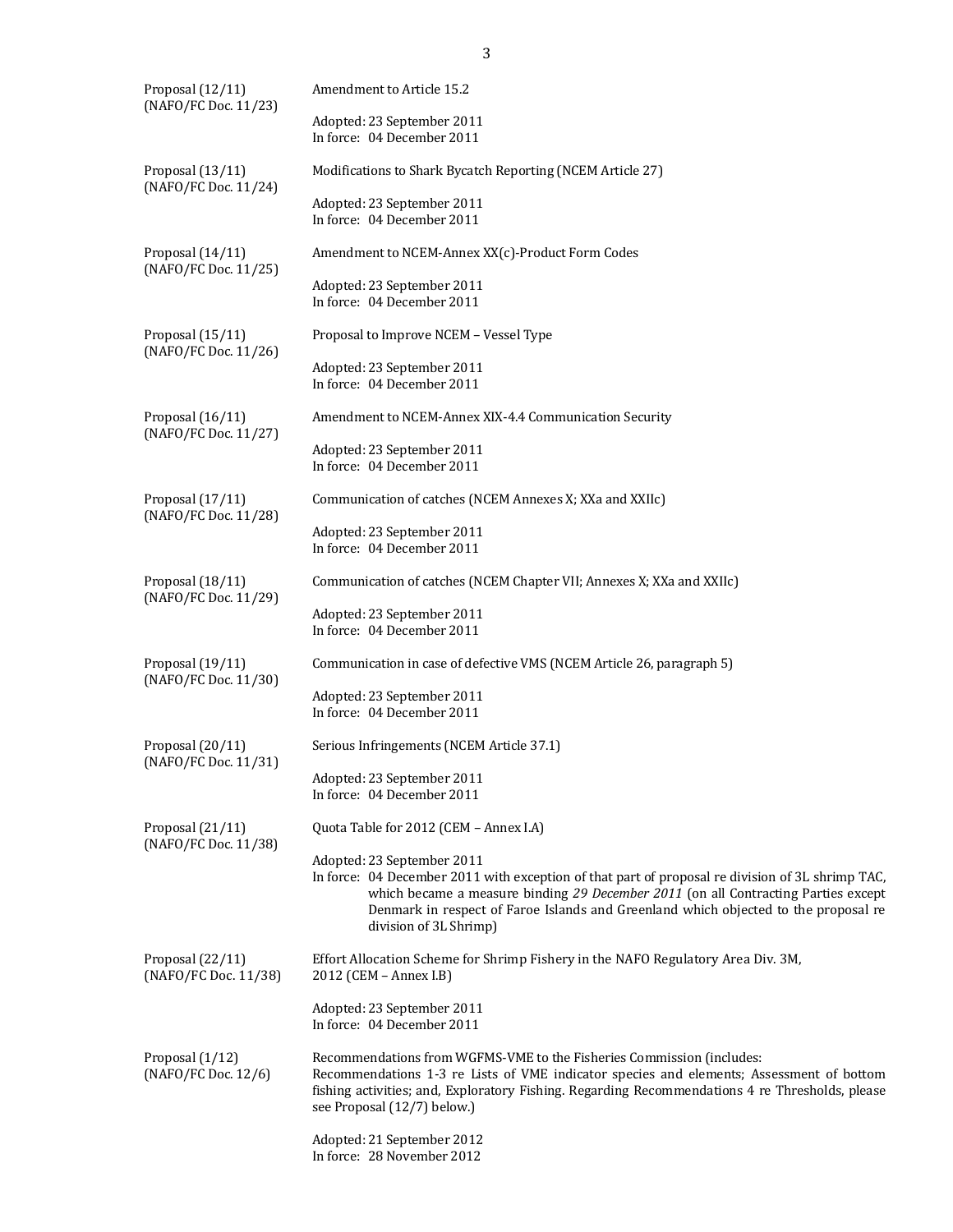| Proposal (2/12)<br>(NAFO/FC Doc. 12/7)   | Skates in Division 3LNO                                                                                   |
|------------------------------------------|-----------------------------------------------------------------------------------------------------------|
|                                          | Adopted: 21 September 2012<br>In force: 28 November 2012                                                  |
| Proposal (3/12)<br>(NAFO/FC Doc. 12/8)   | Provision of VMS Data to NAFO Constituent Bodies                                                          |
|                                          | Adopted: 21 September 2012<br>In force: 28 November 2012                                                  |
| Proposal (4/12)                          | Closure of 3M Redfish Fisheries when TAC has been reached                                                 |
| (NAFO/FC Doc. 12/9, Rev.)                | Adopted: 21 September 2012<br>In force: 28 November 2012                                                  |
| Proposal (5/12)                          | White Hake in Divisions 3NO                                                                               |
| (NAFO/FC Doc. 12/10)                     | Adopted: 21 September 2012<br>In force: 28 November 2012                                                  |
| Proposal (6/12)                          | Shrimp in Division 3L - Deletion of Article 9.8                                                           |
| (NAFO/FC Doc. 12/11)                     | Adopted: 21 September 2012<br>In force: 28 November 2012                                                  |
| Proposal (7/12)<br>(NAFO/FC Doc. 12/12)  | Proposal for the Establishment of Measures to Protect Sea Pens and Sponges in the NAFO<br>Regulatory Area |
|                                          | Adopted: 21 September 2012<br>In force: 28 November 2012                                                  |
| Proposal (8/12)                          | Definition of Mid-water Trawl                                                                             |
| (NAFO/FC Doc. 12/13)                     | Adopted: 21 September 2012<br>In force: 28 November 2012                                                  |
| Proposal (9/12)                          | Catch Recording in Logbooks (Tow by Tow/Set by Set)                                                       |
| (NAFO FC Doc. 12/14)                     | Adopted: 21 September 2012<br>In force: 28 November 2012                                                  |
| Proposal (10/12)<br>(NAFO/FC Doc. 12/15) | Proposal to implement Cancel report to the NAFO Measures                                                  |
|                                          | Adopted: 21 September 2012<br>In force: 28 November 2012                                                  |
| Proposal (11/12)<br>(NAFO/FC Doc. 12/16) | Proposal to implement error codes for duplicated reports/messages received by the<br>Secretariat          |
|                                          | Adopted: 21 September 2012<br>In force: 28 November 2012                                                  |
| Proposal (12/12                          | Modification of NAFO CEM - Article 22 - Vessel Requirements                                               |
| (NAFO/FC Doc. 12/17)                     | Adopted: 21 September 2012<br>In force: 28 November 2012                                                  |
| Proposal (13/12)                         | Proposal on lost or abandoned fishing gear                                                                |
| (NAFO/FC Doc. 12/18)                     | Adopted: 21 September 2012<br>In force: 28 November 2012                                                  |
| Proposal (14/12)                         | Proposed Amendment to NCEM Annex IV.B                                                                     |
| (NAFO/FC Doc. 12/19)                     | Adopted: 21 September 2012<br>28 November 2012<br>In force:                                               |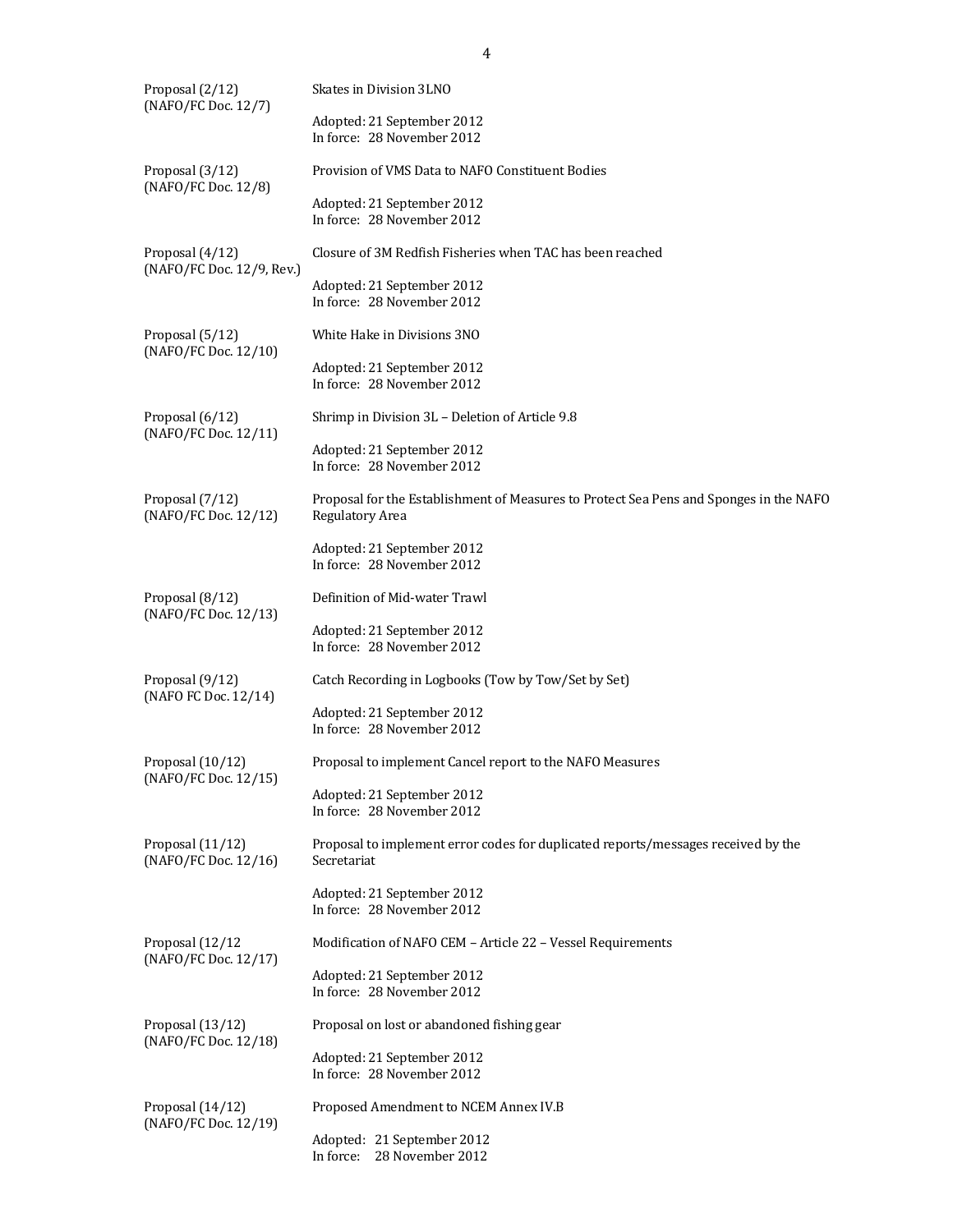| Proposal (15/12)<br>(NAFO/FC Doc. 12/20) | Product Labelling under Article 24                                                                                                                                                                                                                                                                                                                                                                                                                                                                             |
|------------------------------------------|----------------------------------------------------------------------------------------------------------------------------------------------------------------------------------------------------------------------------------------------------------------------------------------------------------------------------------------------------------------------------------------------------------------------------------------------------------------------------------------------------------------|
|                                          | Adopted: 21 September 2012<br>In force: 28 November 2012                                                                                                                                                                                                                                                                                                                                                                                                                                                       |
| Proposal (16/12)<br>(NAFO/FC Doc. 12/31) | Quota Table for 2013 (CEM - Annex I.A)                                                                                                                                                                                                                                                                                                                                                                                                                                                                         |
|                                          | Adopted: 21 September 2012                                                                                                                                                                                                                                                                                                                                                                                                                                                                                     |
|                                          | In force: 28 November 2012* (*with exception of that part of proposal re division of 3L shrimp<br>TAC, which became a measure binding 02 January 2013 (on all Contracting Parties except<br>Denmark in respect of Faroe Islands and Greenland which presented its objection); and,<br>that part of proposal re quota allocation of Cod in Div. 3M and Redfish in Divs. 3LN which<br>became a measure binding on 07 January 2013 (on all Contracting Parties except Ukraine<br>which presented its objection)). |
| Proposal (17/12)<br>(NAFO/FC Doc. 12/31) | Effort Allocation Scheme for Shrimp Fishery in the NAFO Regulatory Area Div. 3M,<br>2013 (CEM - Annex I.B)                                                                                                                                                                                                                                                                                                                                                                                                     |
|                                          | Adopted: 21 September 2012<br>In force: 28 November 2012                                                                                                                                                                                                                                                                                                                                                                                                                                                       |
| Proposal (1/13)<br>(NAFO FC Doc 13/7)    | 2013 Recommendations from the WGFMS-VME to the Fisheries Commission<br>(includes: Recommendation 1.1 re extension of boundaries of Closed Area 12; 1.2 re extension of<br>boundaries of Closed Area 7; 1.3 re extension of boundaries of Closed Area 10; 2 re addition of new<br>Closed Area 12.                                                                                                                                                                                                               |
| Proposal (2/13)<br>(NAFO FC Doc 13/8)    | Proposal for the Provision of Catch Reporting Data in the NAFO Scientific Council and<br>Scientific Council/Fisheries Commission Working Groups                                                                                                                                                                                                                                                                                                                                                                |
|                                          | Adopted: 27 September 2013<br>In force: 3 December 2013                                                                                                                                                                                                                                                                                                                                                                                                                                                        |
| Proposal (3/13)<br>(NAFO FC Doc 13/9)    | Proposal for a Conversation Measure on the Management of Redfish in Division 3M                                                                                                                                                                                                                                                                                                                                                                                                                                |
|                                          | Adopted: 27 September 2013<br>In force: 3 December 2013                                                                                                                                                                                                                                                                                                                                                                                                                                                        |
| Proposal (4/13)<br>(NAFO FC Doc 13/10)   | White hake in Divisions 3NO                                                                                                                                                                                                                                                                                                                                                                                                                                                                                    |
|                                          | Adopted: 27 September 2013<br>In force: 3 December 2013                                                                                                                                                                                                                                                                                                                                                                                                                                                        |
| Proposal (5/13)<br>(NAFO FC Doc 13/11)   | Proposed changes to NAFO's Conservation and Enforcement Measures                                                                                                                                                                                                                                                                                                                                                                                                                                               |
|                                          | Adopted: 27 September 2013<br>In force: 3 December 2013                                                                                                                                                                                                                                                                                                                                                                                                                                                        |
| Proposal (6/13)<br>(NAFO FC Doc 13/12)   | Standardization of Observer Program Data and Reporting Requirements in the NAFO<br>Regulatory Area                                                                                                                                                                                                                                                                                                                                                                                                             |
|                                          | Adopted: 27 September 2013<br>In force: 3 December 2013                                                                                                                                                                                                                                                                                                                                                                                                                                                        |
| Proposal (7/13)<br>(NAFO FC Doc 13/13)   | Proposed Revisions to Articles 3, 5 and 6 of NAFO Conservation and Enforcement<br>Measures                                                                                                                                                                                                                                                                                                                                                                                                                     |
|                                          | Adopted: 27 September 2013<br>In force: 3 December 2013                                                                                                                                                                                                                                                                                                                                                                                                                                                        |
| Proposal (8/13)<br>(NAFO FC Doc 13/14)   | Fishing Operations under a Charter Arrangement                                                                                                                                                                                                                                                                                                                                                                                                                                                                 |
|                                          | Adopted: 27 September 2013<br>In force: 3 December 2013                                                                                                                                                                                                                                                                                                                                                                                                                                                        |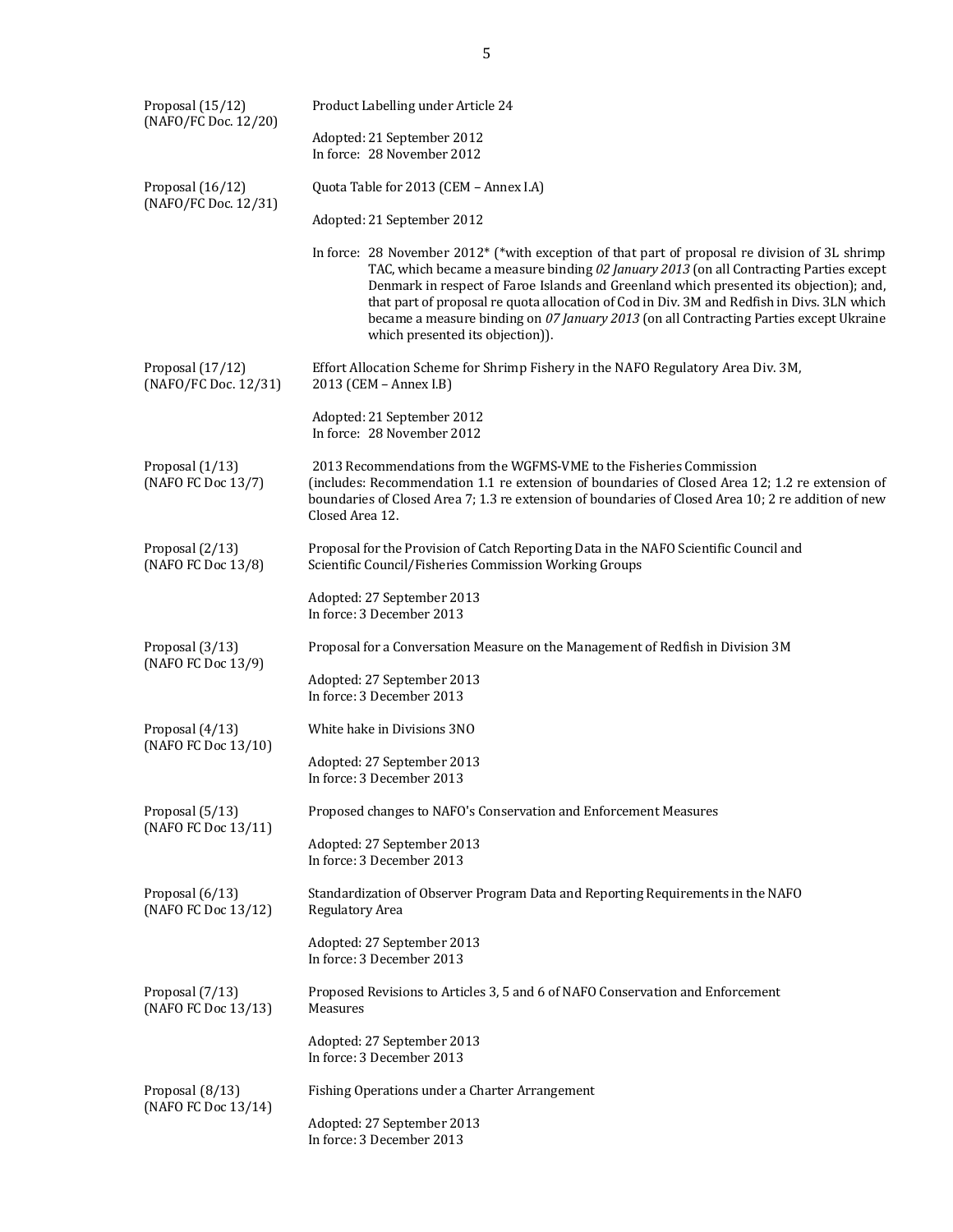| Proposal (9/13)<br>(NAFO FC Doc 13/15)   | <b>Observer Reporting</b>                                                                                                                                                                                                                                                                                      |  |  |  |  |  |  |  |  |  |
|------------------------------------------|----------------------------------------------------------------------------------------------------------------------------------------------------------------------------------------------------------------------------------------------------------------------------------------------------------------|--|--|--|--|--|--|--|--|--|
|                                          | Adopted: 27 September 2013<br>In force: 3 December 2013                                                                                                                                                                                                                                                        |  |  |  |  |  |  |  |  |  |
| Proposal (10/13)<br>(NAFO FC Doc 13/16)  | Directed Species DS in Authorization Message for Transhipment Vessel                                                                                                                                                                                                                                           |  |  |  |  |  |  |  |  |  |
|                                          | Adopted: 27 September 2013<br>In force: 3 December 2013                                                                                                                                                                                                                                                        |  |  |  |  |  |  |  |  |  |
| Proposal (11/13)<br>(NAFO/FC Doc. 13/30) | Quota Table for 2014 (CEM - Annex I.A)                                                                                                                                                                                                                                                                         |  |  |  |  |  |  |  |  |  |
|                                          | Adopted: 27 September 2013<br>In force: 3 December 2013* (*with exception of that part of proposal re division of 3L shrimp<br>TAC, which became a measure binding 07 January 2014 (on all Contracting Parties<br>except Denmark in respect of Faroe Islands and Greenland which presented its<br>objection)). |  |  |  |  |  |  |  |  |  |
| Proposal (12/13)<br>(NAFO/FC Doc. 13/30) | Effort Allocation Scheme for Shrimp Fishery in the NAFO Regulatory Area Div. 3M,<br>2014 (CEM - Annex I.B)                                                                                                                                                                                                     |  |  |  |  |  |  |  |  |  |
|                                          | Adopted: 27 September 2013<br>In force: 3 Dec 2013                                                                                                                                                                                                                                                             |  |  |  |  |  |  |  |  |  |
| Proposal (1/14)<br>(NAFO FC Doc. 14/07)  | Revision of NCEM, Article 16 (Recommendation 1 only; re Recommendation 3 please see<br>Proposal 6/14 below).                                                                                                                                                                                                   |  |  |  |  |  |  |  |  |  |
|                                          | Adopted: 26 September 2014<br>In force: 9 December 2014                                                                                                                                                                                                                                                        |  |  |  |  |  |  |  |  |  |
| Proposal (2/14)                          | Redundancy of Footnote 8 in CEM Annex I.A                                                                                                                                                                                                                                                                      |  |  |  |  |  |  |  |  |  |
| (NAFO FC Doc 14/8)                       | Adopted: 26 September 2014<br>In force: 9 December 2014                                                                                                                                                                                                                                                        |  |  |  |  |  |  |  |  |  |
| Proposal (3/14)                          | Proposal to require the use of the IMO numbering scheme for NAFO vessels                                                                                                                                                                                                                                       |  |  |  |  |  |  |  |  |  |
| (NAFO FC Doc 14/9)                       | Adopted: 26 September 2014<br>In force: 9 December 2014                                                                                                                                                                                                                                                        |  |  |  |  |  |  |  |  |  |
| Proposal (4/14)<br>(NAFO FC Doc 14/10)   | Proposal for the Establishment of two additional Area Closures to Protect VMEs in the NRA                                                                                                                                                                                                                      |  |  |  |  |  |  |  |  |  |
|                                          | Adopted: 26 September 2014<br>In force: 9 December 2014                                                                                                                                                                                                                                                        |  |  |  |  |  |  |  |  |  |
| Proposal (5/14)<br>(NAFO FC Doc 14/11)   | Reopening of Witch Flounder in Divisions 3NO (Recommendation 3 only re amendment of<br>Article 6.3 (a), re Recommendation 1 please see item Proposal 18/14 below)                                                                                                                                              |  |  |  |  |  |  |  |  |  |
|                                          | Adopted: 26 September 2014<br>In force: 9 December 2014                                                                                                                                                                                                                                                        |  |  |  |  |  |  |  |  |  |
| Proposal (6/14)<br>(NAFO FC Doc 14/25)   | Amendment of New England Seamounts closure defined in Article 16.1<br>(please see Proposal 1/14)                                                                                                                                                                                                               |  |  |  |  |  |  |  |  |  |
|                                          | Adopted: 26 September 2014<br>In force: 9 December 2014                                                                                                                                                                                                                                                        |  |  |  |  |  |  |  |  |  |
| Proposal (7/14)                          | The proposal to amend Annex II.D.D.2.B "Return error numbers" of NCEM                                                                                                                                                                                                                                          |  |  |  |  |  |  |  |  |  |
| (NAFO FC Doc 14/12)                      | Adopted: 26 September 2014<br>In force: 9 December 2014                                                                                                                                                                                                                                                        |  |  |  |  |  |  |  |  |  |
| Proposal (8/14)                          | Proposed changes to Chapter II - Bottom Fisheries in the NRA                                                                                                                                                                                                                                                   |  |  |  |  |  |  |  |  |  |
| (NAFO FC Doc 14/13)                      | Adopted: 26 September 2014<br>In force: 9 December 2014                                                                                                                                                                                                                                                        |  |  |  |  |  |  |  |  |  |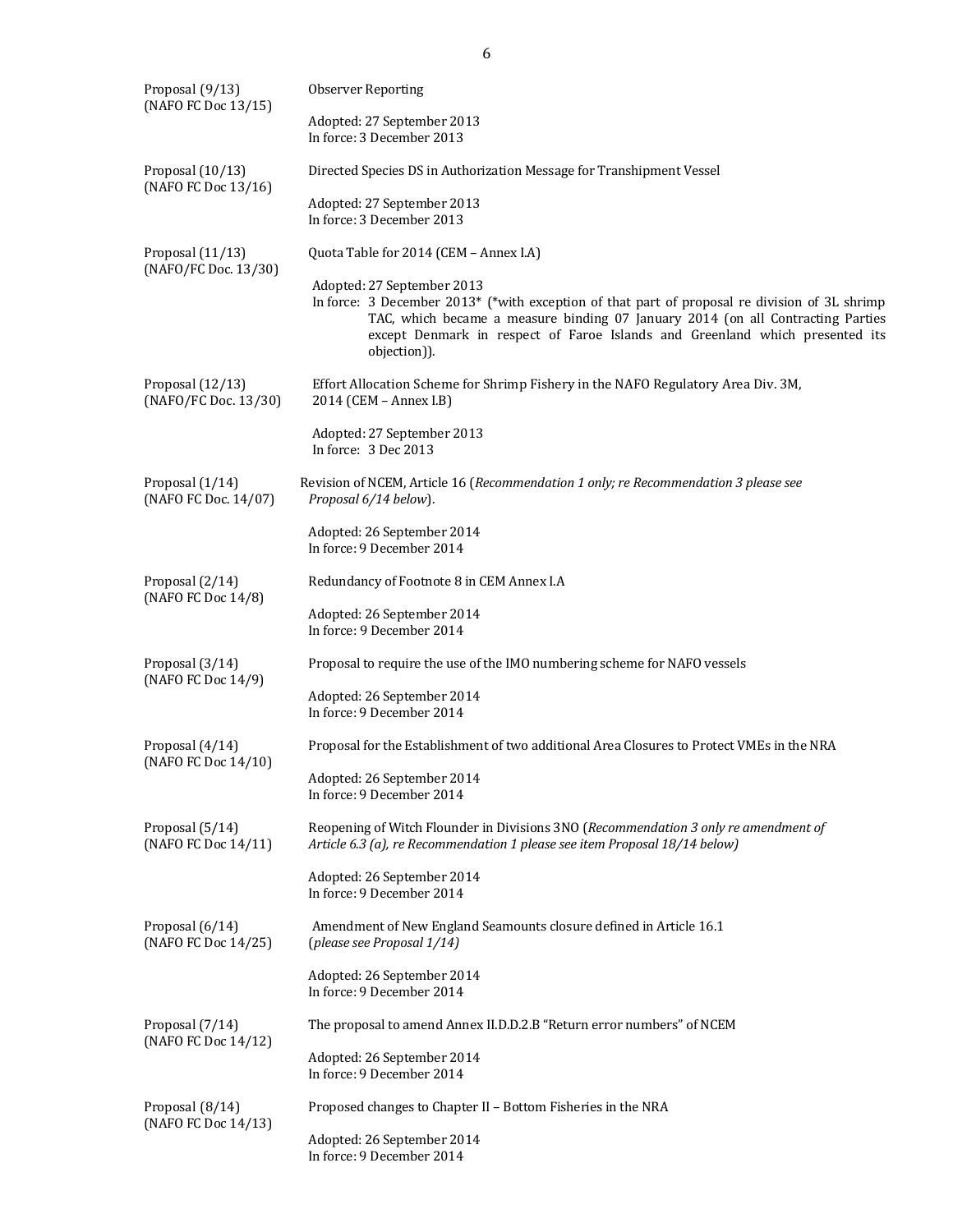| Proposal (9/14)<br>(NAFO FC Doc 14/14)   | Proposed changes to Chapter VIII - Non Contracting Party Scheme                                                                                                                                                                                                        |  |  |  |  |  |  |  |
|------------------------------------------|------------------------------------------------------------------------------------------------------------------------------------------------------------------------------------------------------------------------------------------------------------------------|--|--|--|--|--|--|--|
|                                          | Adopted: 26 September 2014<br>In force: 9 December 2014                                                                                                                                                                                                                |  |  |  |  |  |  |  |
| Proposal (10/14)<br>(NAFO FC Doc 14/15)  | Provision of haul by haul logbook data to the Secretariat                                                                                                                                                                                                              |  |  |  |  |  |  |  |
|                                          | Adopted: 26 September 2014<br>In force: 9 December 2014                                                                                                                                                                                                                |  |  |  |  |  |  |  |
| Proposal (11/14)<br>(NAFO FC Doc 14/16)  | The use of the two letter code DS (Directed species) in the NCEM                                                                                                                                                                                                       |  |  |  |  |  |  |  |
|                                          | Adopted: 26 September 2014<br>In force: 9 December 2014                                                                                                                                                                                                                |  |  |  |  |  |  |  |
| Proposal (12/14)<br>(NAFO FC Doc 14/17)  | Closure of the RED 3M "directed fishery"                                                                                                                                                                                                                               |  |  |  |  |  |  |  |
|                                          | Adopted: 26 September 2014<br>In force: 9 December 2014                                                                                                                                                                                                                |  |  |  |  |  |  |  |
| Proposal (13/14)<br>(NAFO FC Doc 14/18)  | Consistent approach to address Serious Infringements detected at sea and in port                                                                                                                                                                                       |  |  |  |  |  |  |  |
|                                          | Adopted: 26 September 2014<br>In force: 9 December 2014                                                                                                                                                                                                                |  |  |  |  |  |  |  |
| Proposal (14/14)<br>(NAFO FC Doc 14/19)  | Amendment to Article 14 of NCEM                                                                                                                                                                                                                                        |  |  |  |  |  |  |  |
|                                          | Adopted: 26 September 2014<br>In force: 9 December 2014                                                                                                                                                                                                                |  |  |  |  |  |  |  |
| Proposal (15/14)<br>(NAFO FC Doc 14/20)  | Notification to Inspecting CP regarding additional procedures for Serious Infringements                                                                                                                                                                                |  |  |  |  |  |  |  |
|                                          | Adopted: 26 September 2014<br>In force: 9 December 2014                                                                                                                                                                                                                |  |  |  |  |  |  |  |
| Proposal (16/14)<br>(NAFO FC Doc 14/26)  | Recommendations from the WG-RBMS to forward to FC and SC (Recommendation 2 only<br>re 3NO Cod)                                                                                                                                                                         |  |  |  |  |  |  |  |
|                                          | Adopted: 26 September 2014<br>In force: 9 December 2014                                                                                                                                                                                                                |  |  |  |  |  |  |  |
| Proposal (17/14)<br>(NAFO FC Doc 14/27)  | Recommendations from the WG-EAFFM to forward to FC and SC ( <i>Recommendations 4,</i><br>5, 13 and 14 only. Re Recommendations 1-3, please see item Proposal 1/14 above; re<br>Recommendation 6, please see Proposal 4/14 above)                                       |  |  |  |  |  |  |  |
|                                          | Adopted: 26 September 2014<br>In force: 9 December 2014                                                                                                                                                                                                                |  |  |  |  |  |  |  |
| Proposal (18/14)<br>(NAFO/FC Doc. 14/35) | Quota Table for 2014 (CEM - Annex I.A)                                                                                                                                                                                                                                 |  |  |  |  |  |  |  |
|                                          | Adopted: 26 September 2014<br>In force: 9 December 2014* (*with exception of that part of the proposal on Divisions 3NO witch<br>flounder, which became a measure binding on 19 January 2015 (on all Contracting<br>Parties except USA which presented its objection)) |  |  |  |  |  |  |  |
| Proposal (19/14)<br>(NAFO/FC Doc. 14/35) | Effort Allocation Scheme for Shrimp Fishery in the NAFO Regulatory Area Div. 3M,<br>2015 (CEM - Annex I.B)                                                                                                                                                             |  |  |  |  |  |  |  |
|                                          | Adopted: 27 September 2013<br>In force: 3 Dec 2013                                                                                                                                                                                                                     |  |  |  |  |  |  |  |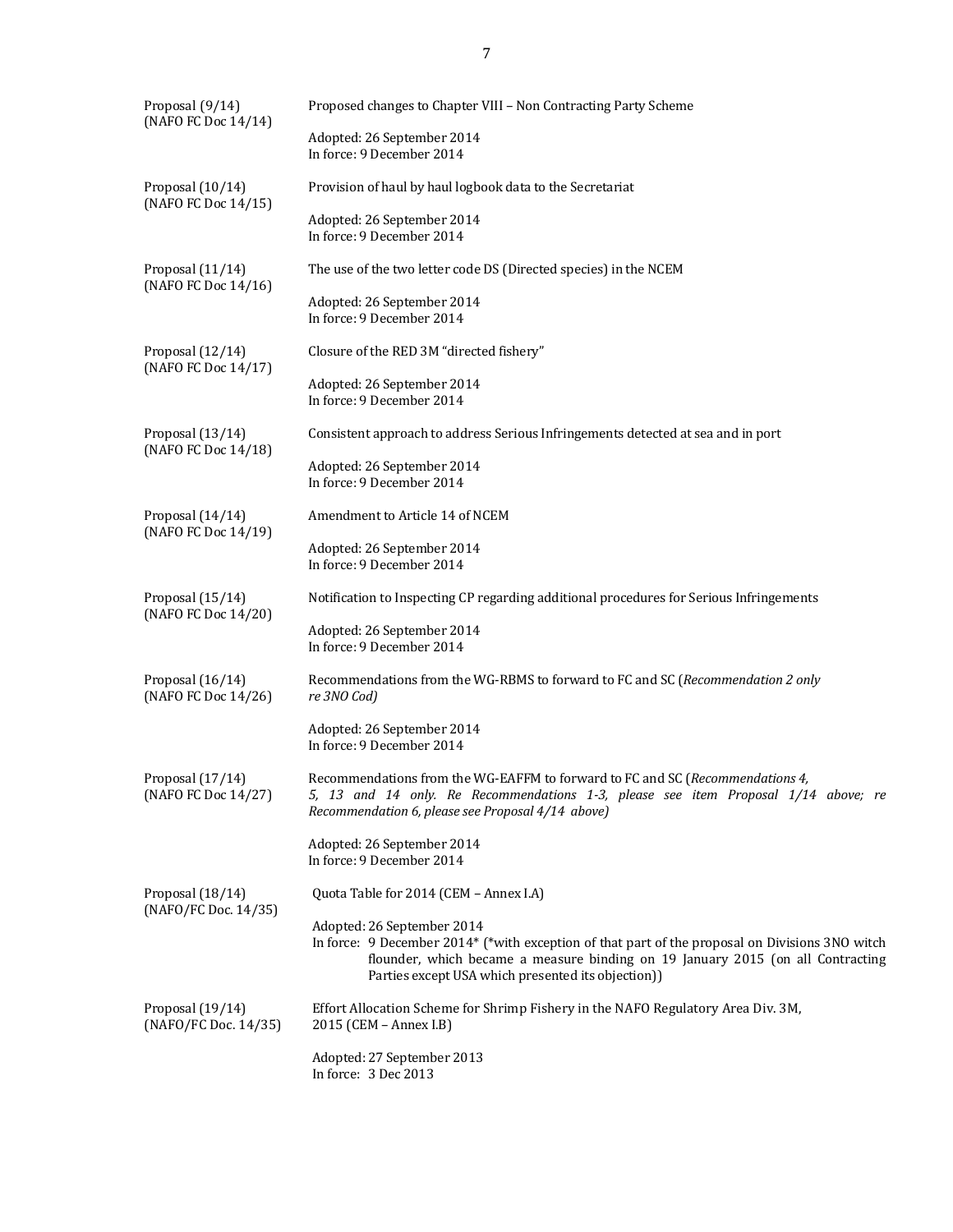#### **PART II NAFO Resolutions** (2010–August 2012)

Resolution (1/12) Resolution adopted by the Fisheries Commission of NAFO on the Protection of (NAFO/FC Doc. 12/29) Vulnerable Marine Ecosystems From Activities Other Than Fishing

> Adopted: 21 September 2012 In force: 21 September 2012

(1/12) Resolution of the Fisheries Commission of NAFO adopted on 21 September 2012 on the Protection of Vulnerable Marine Ecosystems From Activities Other Than Fishing

*NAFO Contracting Parties:*

*Following* the identification by NAFO of concentrations of Vulnerable Marine Ecosystems in the NAFO Regulatory Area and their subsequent closure to bottom fishing activities, as outlined in Article 16.5 of NAFO CEM;

*Noting* that these area closures could be affected by human activities other than fishing, which could jeopardise the effect of these closures;

*Bearing in mind* the recommendation of the NAFO Performance Review Panel to consider whether activities other than fishing may impact stocks and fisheries as well as the biodiversity in the NAFO Regulatory Area;

**Resolve** to urge other international organisations dealing with at sea human activities and maritime affairs other than fishing to consider, in accordance with their mandate, taking mitigation measures in areas beyond national jurisdiction to reduce the risk of negative impacts of these activities in the closed areas.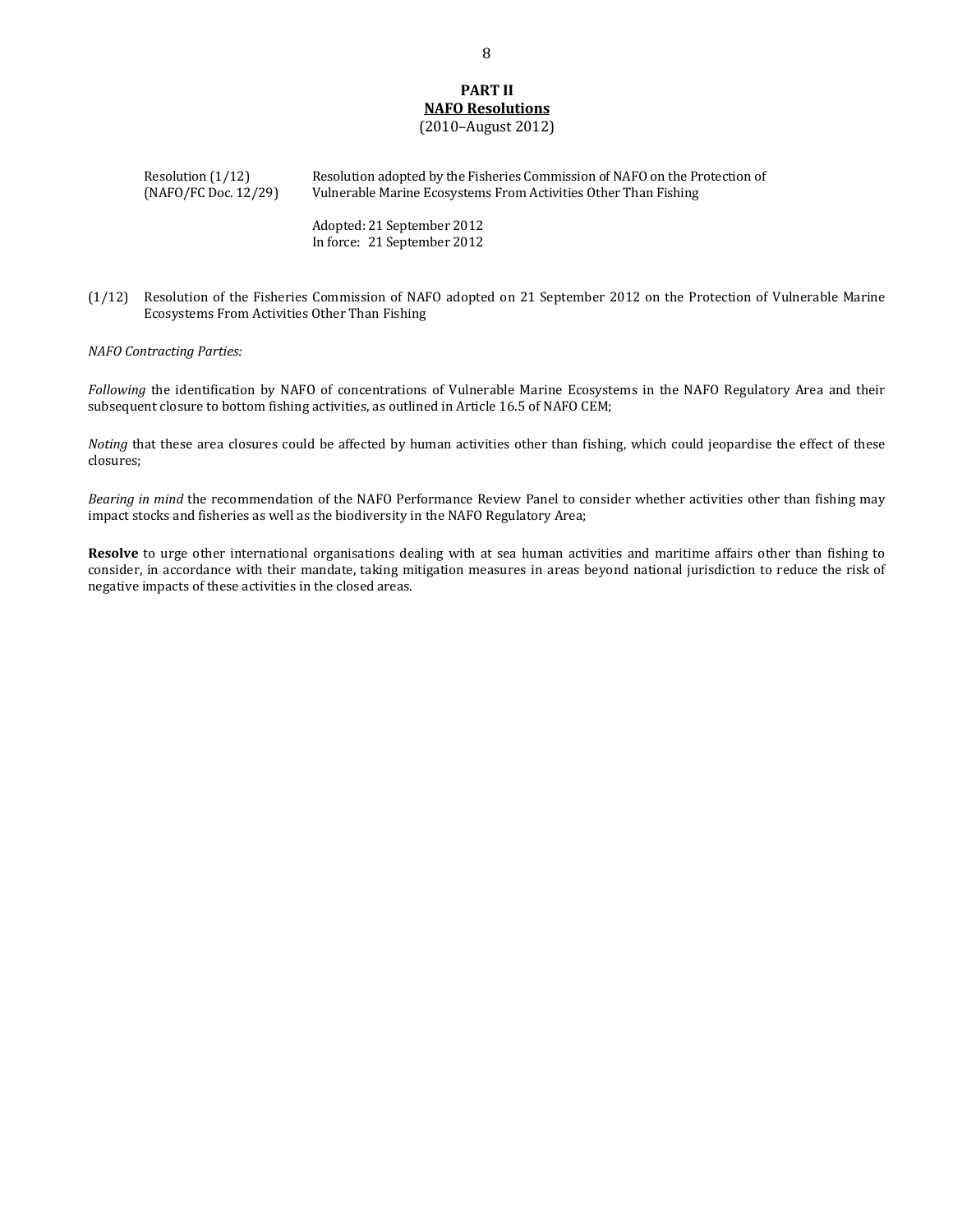### **PART III**

#### **Quota Tables**  $(2011 - 2015)$

| 14  |
|-----|
| 18. |
|     |
| 26  |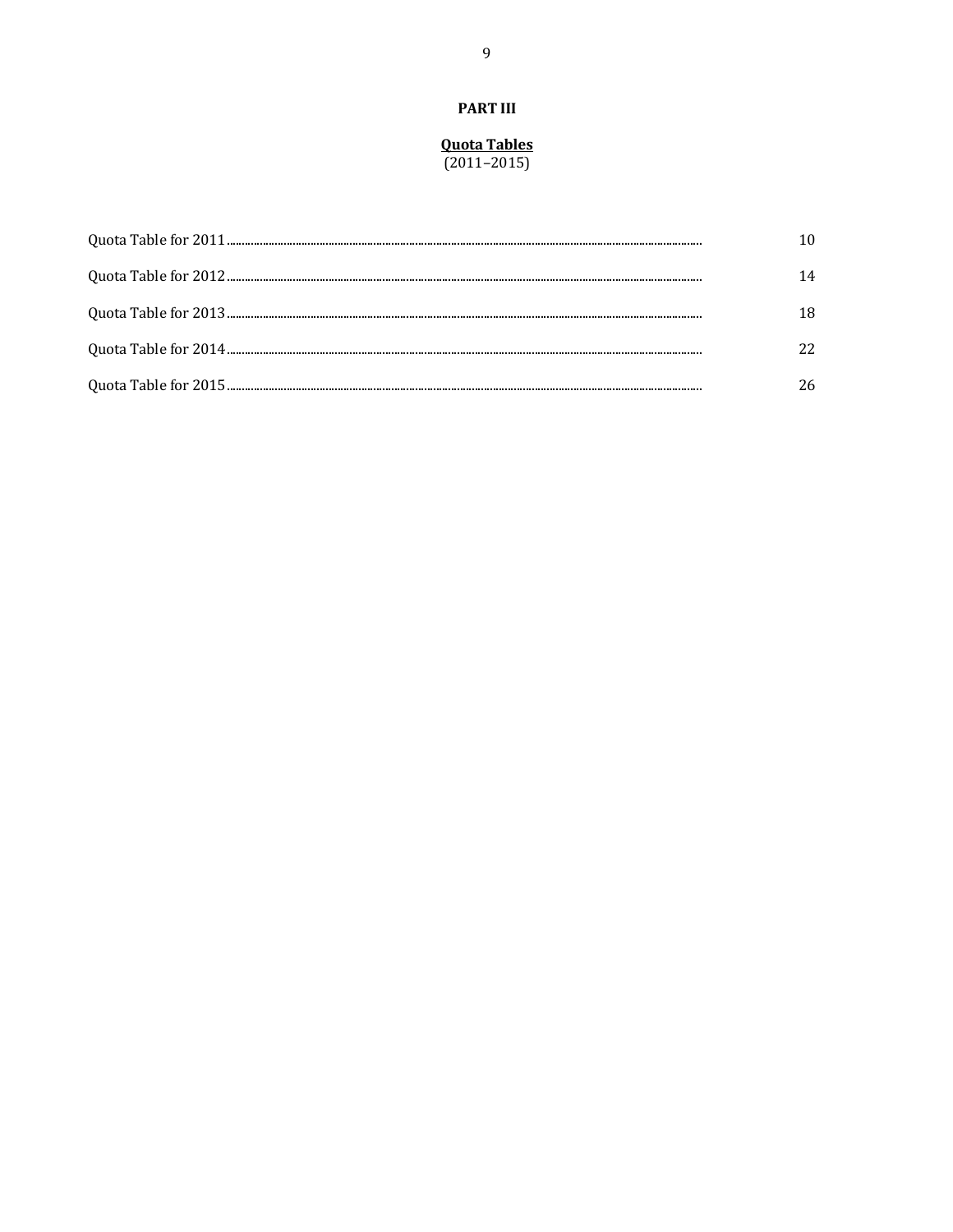# **Annex I.A – 2011 Annual Quota Table**

*(Revised 29 July 2011 pursuant to footnote 10)*

QUOTA TABLE. Total allowable catches (TACs) and quotas (metric tons) for 2011 of particular stocks in Subareas 1-4 of the NAFO Convention Area. The values listed include quantities to be taken both inside and outside the 200-mile fishing zone, where applicable.

| Cod<br><b>Species</b>                       |      |                |                           | <b>Redfish</b>           |                |                                   |                |       |                                   | American plaice          |                          |                          |
|---------------------------------------------|------|----------------|---------------------------|--------------------------|----------------|-----------------------------------|----------------|-------|-----------------------------------|--------------------------|--------------------------|--------------------------|
| Division/Contracting<br>Party               | 3L   | 3M             | % of 3M<br><b>Cod TAC</b> | <b>3NO</b>               | 3LN            | % of 3LN<br>Redfish<br><b>TAC</b> | 3M             | 30    | Sub-Area 2<br>and Div.<br>$1F+3K$ | <b>3LNO</b>              | 3M                       | <b>3LNO</b>              |
| Canada                                      |      | 80             | 0.80                      | $\mathbf{0}$             | 2556           | 42.60                             | 500            | 6000  | $0^{2,4}$                         | $\mathbf{0}$             | $\mathbf{0}$             | 165755                   |
| Cuba                                        |      | 370            | 3.70                      | $\blacksquare$           | 588            | 9.80                              | 1750           |       | $0^{2,4}$                         | $\overline{a}$           | $\overline{\phantom{a}}$ |                          |
| Denmark (Faroe<br>Islands and<br>Greenland) |      | 2235           | 22.35                     |                          | $\blacksquare$ |                                   | 6919           |       | $0^{2,3}$                         |                          |                          |                          |
| European Union                              |      | 570325         | 57.03                     | 0 <sup>11</sup>          | 109426         | 18.23                             | 781312         | 7000  | $0^{2,3}$<br>$0^{2,15}$           | $\theta$                 | $0^{11}$                 | $\overline{a}$           |
| France (St. Pierre<br>et Miquelon)          |      | $\blacksquare$ |                           | $\blacksquare$           | $\blacksquare$ |                                   | 6919           |       | $0^{2,4}$                         | $\overline{a}$           |                          | 3405                     |
| Iceland                                     |      | $\blacksquare$ |                           | $\blacksquare$           | $\sim$         |                                   | $\blacksquare$ |       | $0^{2,3}$                         | $\blacksquare$           | $\blacksquare$           | $\sim$                   |
| Japan                                       |      | $\mathcal{L}$  |                           | $\overline{a}$           | $\blacksquare$ |                                   | 400            | 150   | $0^{2,4}$                         | $\overline{a}$           | $\overline{a}$           | $\overline{a}$           |
| Korea                                       |      | $\overline{a}$ |                           | $\blacksquare$           | $\blacksquare$ |                                   | 6919           | 100   | $0^{2,4}$                         | $\blacksquare$           | $\blacksquare$           |                          |
| Norway                                      |      | 925            | 9.25                      | $\blacksquare$           | $\blacksquare$ |                                   | $\blacksquare$ |       | $0^{2,3}$                         | $\overline{a}$           |                          |                          |
| <b>Russian Federation</b>                   |      | 647            | 6.47                      | $\mathbf{0}$             | 1726           | 28.77                             | 9137           | 6500  | $0^{2,3}$                         | $\overline{a}$           | $\mathbf{0}$             |                          |
| Ukraine                                     |      |                |                           |                          |                |                                   |                | 150   | $0^{2,4}$                         |                          |                          |                          |
| <b>United States of</b><br>America          |      | $\blacksquare$ |                           | $\overline{\phantom{a}}$ | $\blacksquare$ |                                   | 6919           |       | $0^{2,4}$                         | $\overline{\phantom{m}}$ | $\overline{\phantom{a}}$ | $\overline{\phantom{a}}$ |
| Others                                      |      | 40             | 0.40                      | $\theta$                 | 35             | 0.60                              | 124            | 100   | $\blacksquare$                    | $\theta$                 | $\overline{0}$           | 855                      |
| TOTAL ALLOWABLE<br><b>CATCH</b>             | $*9$ | 1000023        | 100.0                     | $*9,20$                  | 600016,24      | 100.0                             | 100008         | 20000 | $0^{10,17}$                       | $*21$                    | $*9$                     | 1700021,22               |
|                                             |      |                |                           |                          |                |                                   |                |       |                                   |                          |                          |                          |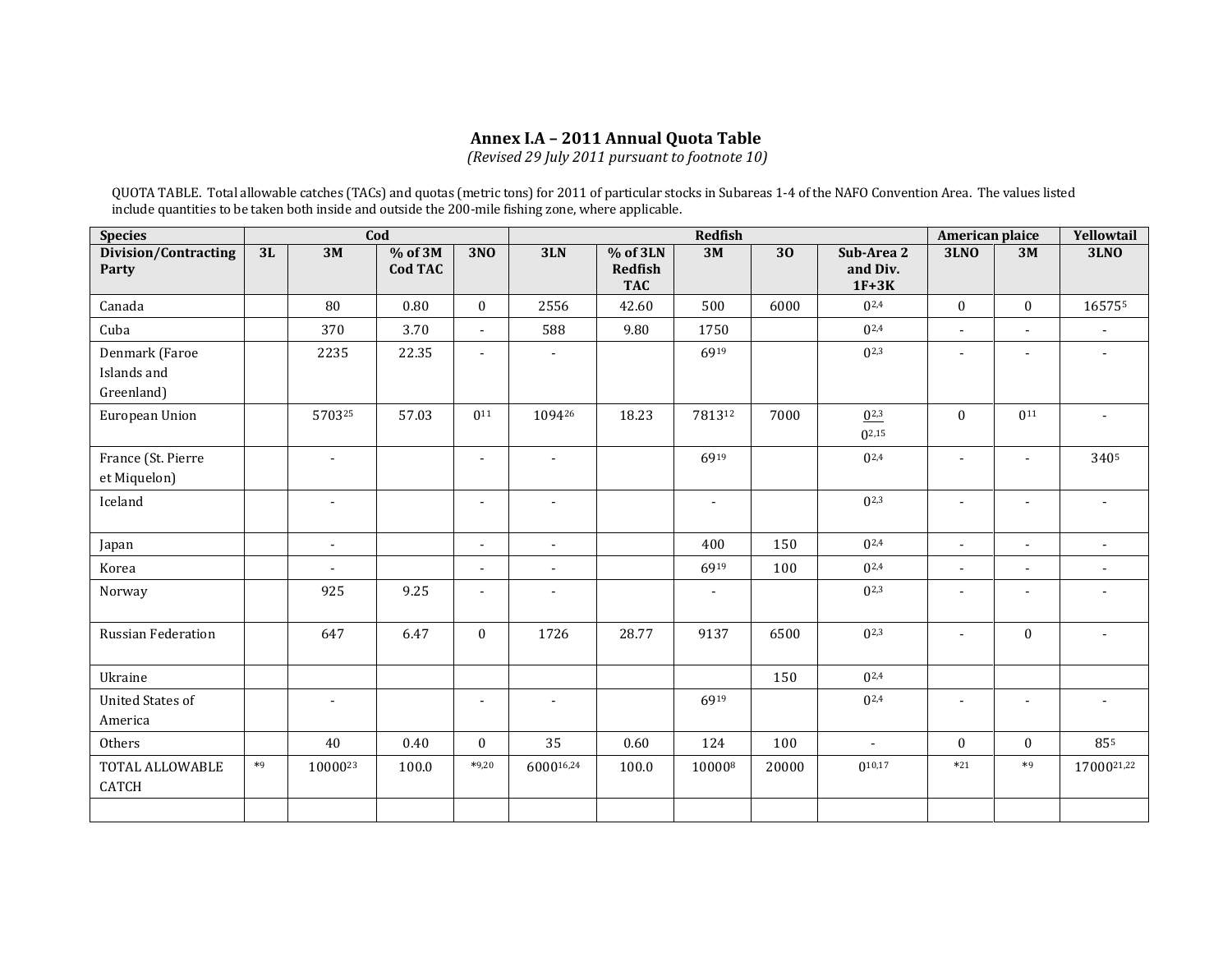| <b>Species</b>                              | Witch   |                          | White              | Capelin                  | <b>Skates</b> | Greenland                | Squid (Illex) <sup>1</sup>   | <b>Shrimp</b>       |            |
|---------------------------------------------|---------|--------------------------|--------------------|--------------------------|---------------|--------------------------|------------------------------|---------------------|------------|
| Division/Contractin<br>g Party              | 3L      | <b>3NO</b>               | hake<br><b>3NO</b> | <b>3NO</b>               | <b>3LNO</b>   | halibut<br>3LMNO         | Sub-areas 3+4                | 3L                  | <b>3NO</b> |
| Canada                                      |         | $\mathbf{0}$             | 1765               | $\boldsymbol{0}$         | 2000          | 1910                     | N.S. <sup>6</sup>            | 15991               |            |
| Cuba                                        |         | $\overline{\phantom{a}}$ |                    | $\boldsymbol{0}$         |               | $\blacksquare$           | 510                          | 214                 |            |
| Denmark (Faroe<br>Islands and<br>Greenland) |         | $\overline{a}$           |                    | $\overline{\phantom{a}}$ |               | 221                      |                              | 214                 |            |
| European Union                              |         | 0 <sup>11</sup>          | 3529               | $0^{11}$                 | 7556          | 746618                   | $N.S.$ <sup>6</sup><br>61113 | 106914              |            |
| France (St. Pierre<br>et Miquelon)          |         | $\overline{\phantom{a}}$ |                    | $\blacksquare$           |               | 208                      | 453                          | 214                 |            |
| Iceland                                     |         | $\overline{\phantom{a}}$ |                    | $\blacksquare$           |               | $\blacksquare$           | $\sim$                       | 214                 |            |
| Japan                                       |         | $\overline{\phantom{a}}$ |                    | $\boldsymbol{0}$         |               | 1305                     | 510                          | 214                 |            |
| Korea                                       |         | $\overline{a}$           |                    | $\blacksquare$           |               | $\blacksquare$           | 453                          | 214                 |            |
| Norway                                      |         | $\blacksquare$           |                    | $\boldsymbol{0}$         |               |                          |                              | 214                 |            |
| Russian Federation                          |         | $\bf{0}$                 | 353                | $\boldsymbol{0}$         | 2000          | 1624                     | 749                          | 214                 |            |
| Ukraine                                     |         |                          |                    |                          |               | $\blacksquare$           |                              | 214                 |            |
| <b>United States of</b><br>America          |         | $\overline{\phantom{a}}$ |                    | $\overline{\phantom{a}}$ |               | $\overline{\phantom{a}}$ | 453                          | 214                 |            |
| Others                                      |         | $\mathbf{0}$             | 353                | $\blacksquare$           | 444           | 0 <sup>7</sup>           | 794                          | $\Omega$            |            |
| TOTAL ALLOWABLE<br>CATCH                    | $*9,20$ | $*9$                     | 6000               | $*16,9$                  | 12000         | 12734                    | 3400020                      | 19200 <sup>27</sup> | $*9$       |

Ban on fishing in force.

- <sup>1</sup>. Any quota listed for squid may be increased by a transfer from any "coastal state" as defined in Article 1, paragraph 3 of the NAFO Convention, provided that the TAC for squid is not exceeded. Transfers made to Contracting Parties conducting fisheries for squid in the Regulatory Area shall be reported to the Executive Secretary, and the report shall be made as promptly as possible.
- <sup>2</sup>. [The Executive Secretary shall notify without delay all Contracting Parties the dates on which accumulated reported catch taken by vessels of Contracting Parties estimated equal to 50% and then 100% of that allocation.]
- <sup>3</sup>. [Quota to be shared by vessels from Denmark (Greenland and Faroe Islands), European Union, Iceland, Norway and Russia. Catches in the NAFO Convention Area shall be deducted from the quotas allocated in the NEAFC Convention Area.]
- 4. [Quota to be shared by vessels from Canada, Cuba, France (St. Pierre et Miquelon), Japan, Korea, Ukraine and USA.]
- <sup>5</sup>. Contracting Parties shall inform the Executive Secretary before 01 December 2010 of the measures to be taken to ensure that total catches do not exceed the levels indicated.
- <sup>6</sup> The allocation to these Contracting Parties are as yet undetermined, although their sum shall not exceed the difference between the total of allocations to other Contracting Parties and the TAC (= 29.458 tons).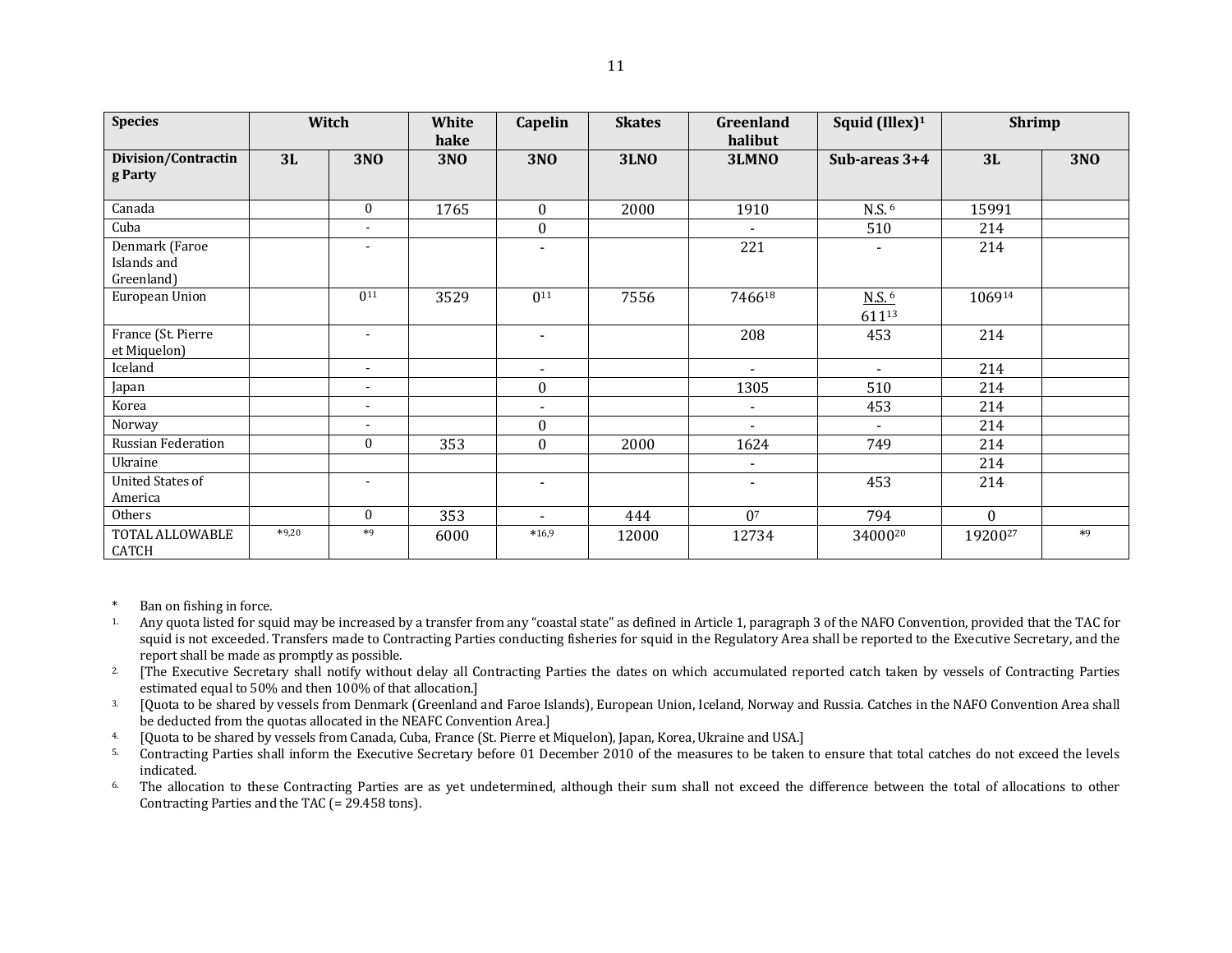- <sup>7.</sup> In 2005, the previous 935 t "Others" quota was assigned to three Contracting Parties. When the TAC exceeds 30,000 t the next 1,300 t beyond 30,000 will be allocated to an Others quota which can be accessed by those who do not hold Greenland halibut allocation. In deciding the relevant contributions of Contracting Parties to the 1,300 t Others quota, the Fisheries Commission will take into account the fact that some Contracting Parties received a benefit from the 935 t quota which was reassigned in 2005.
- 8. Not more than 5000 tons may be fished before 01 July 2011. The Executive Secretary shall notify without delay all Contracting Parties of the date on which, for this stock, accumulated reported catch taken by vessels of the Contracting Parties is estimated to equal 50% and then 100% of the TAC.
- 9. The provisions of Article 12, paragraph 1.b) of the Conservation and Enforcement Measures shall apply.
- <sup>10.</sup> In the case of the NEAFC decision which modifies the level of TAC in 2011 as compared to 2010, these figures shall be accordingly adjusted by NAFO and formalized through a mail vote.
- 11. Including fishing entitlements of Estonia, Latvia, and Lithuania following their accession to the European Union and in accordance with sharing arrangements of the former USSR quota adopted by the Fisheries Commission at its Annual Meeting in 2003 (FC Working Paper 03/7).
- <sup>12.</sup> Including allocations of 1571 tonnes each for Estonia, Latvia and Lithuania out of a sharing of 20,000 tonnes, following their accession to the European Union.
- <sup>13.</sup> Allocations of 128 tonnes each for Estonia, Latvia and Lithuania as well as 227 tonnes for Poland out of a TAC of 34,000 tonnes, following their accession to the European Union.
- 14. Including allocations of 214 tonnes each for Estonia, Latvia, Lithuania and Poland out of a TAC of 19,200 tonnes, following their accession to the European Union
- 15. [Allocation of 2,234 tonnes for Lithuania and 269 tonnes to Latvia following their accession to the European Union.]
- 16. Applicable to 2011 and 2012.
- <sup>17.</sup> The quota shares in footnotes 4 and 15 can only be fished in the NAFO Regulatory Area. If an increase in the overall TAC as defined in footnote 10 leads to an increase in these shares, the first 500 tonnes of that increase shall be added to the quota share referred to in footnote 4.
- 18. Including an allocation of 418 tonnes for Estonia, Latvia, and Lithuania following their accession to the European Union.
- <sup>19.</sup> Notwithstanding the provisions of footnote 8 and without prejudice to future agreements on allocations, these quotas may be fished in their entirety by these Contracting Parties.
- 20. Applicable until at least 2013.
- <sup>21.</sup> In lieu of Article 12.1 (a) and (b) of the CEM, the following by-catch provisions for American plaice only in the 3LNO yellowtail fishery shall apply: Contracting Parties fishing for yellowtail flounder allocated under the NAFO allocation table will be restricted to an overall Am. plaice by-catch harvest limit equal to 13% of their total yellowtail fishery as calculated in accordance with Article 12.1 (c). For 2010, the by-catch percentage will increase to 15% unless a Scientific Council projection indicates that this rate is likely to undermine stock recovery or cause an unreasonable delay in reaching Blim, in which case the increase may be subject to a reassessment by the Fisheries Commission.
- <sup>22</sup>. Following the NAFO annual meeting and prior to January 1 of the succeeding year, at the request of the USA, Canada will transfer 1000 tonnes of its 3LNO yellowtail quota to the USA.
- <sup>23.</sup> The allocation key of this stock is based on the 1998 Quota Table. In 1999, a moratorium on cod in Division 3M was declared.
- <sup>24.</sup> The allocation key of this stock is based on the 1997 Quota Table. In 1998, a moratorium on redfish in Division 3LN was declared.
- 25. Including fishing entitlements of 61 tons each for Estonia, Latvia, and Lithuania in accordance with sharing arrangements of the former USSR quota adopted by the Fisheries Commission at its Annual Meeting in 2003 (FC Working Paper 03/7) and allocation of 209 tons for Poland following their accession to the European Union.
- 26. Including fishing entitlements of 297 tonnes each for Estonia, Latvia, and Lithuania in accordance with sharing arrangements of the former USSR quota adopted by the Fisheries Commission at its Annual Meeting in 2003 (FC Working Paper 03/7) following their accession to the European Union.
- 27. For 2012, the TAC will be reduced to 17,000 tonnes. This TAC will be reviewed based on available Scientific Council advice on this stock.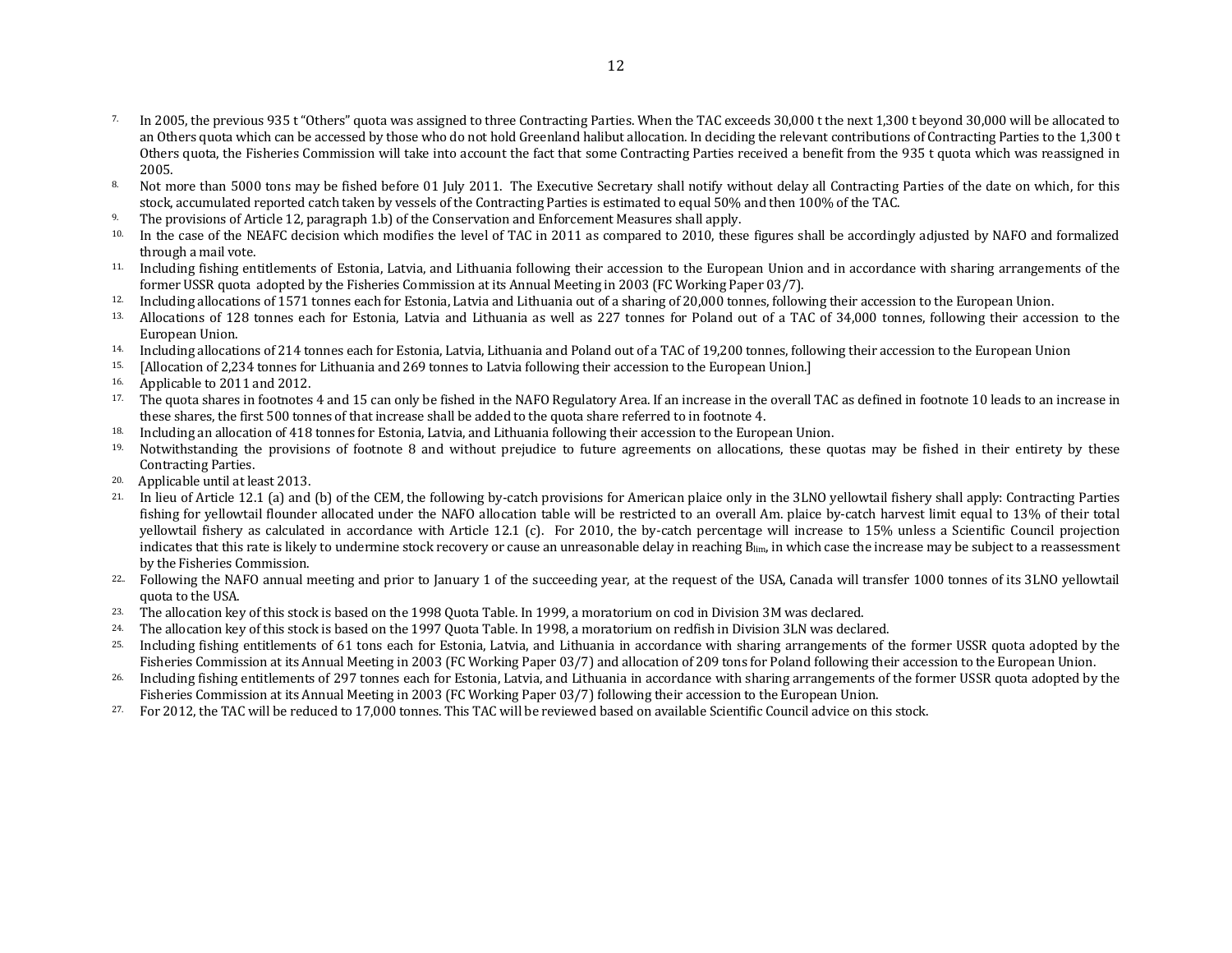### **Annex I.B**

### **Effort Allocation Scheme for Shrimp Fishery in the NAFO Regulatory Area Div. 3M, 2011**

| <b>CONTRACTING PARTY</b>                     | <b>NUMBER OF FISHING</b><br>DAYS <sup>1</sup> | NUMBER OF VESSELS <sup>1</sup> |  |  |
|----------------------------------------------|-----------------------------------------------|--------------------------------|--|--|
| Canada                                       | $\Omega$                                      | $\Omega$                       |  |  |
| Cuba                                         | $\Omega$                                      | $\Omega$                       |  |  |
| <b>Denmark</b>                               |                                               |                                |  |  |
| Faroe Islands                                | $\Omega$                                      | $\theta$                       |  |  |
| Greenland                                    | $\Omega$                                      | 0                              |  |  |
| <b>European Union</b>                        | $\theta$                                      | $\Omega$                       |  |  |
| France (in respect of St Pierre et Miquelon) | $\Omega$                                      | $\Omega$                       |  |  |
| <b>Iceland</b>                               | N/A                                           | N/A                            |  |  |
| Japan                                        | $\Omega$                                      | $\Omega$                       |  |  |
| <b>Korea</b>                                 | $\Omega$                                      | $\theta$                       |  |  |
| <b>Norway</b>                                | $\theta$                                      | $\Omega$                       |  |  |
| <b>Russia</b>                                | $\Omega$                                      | N/A                            |  |  |
| <b>Ukraine</b>                               | $\theta$                                      | $\Omega$                       |  |  |
| <b>USA</b>                                   | $\Omega$                                      | $\theta$                       |  |  |

<sup>1</sup>When the scientific advice estimates that the stock shows signs of recovery, the fishery shall be re-opened in accordance with the effort allocation key in place for this fishery at the time of the closure.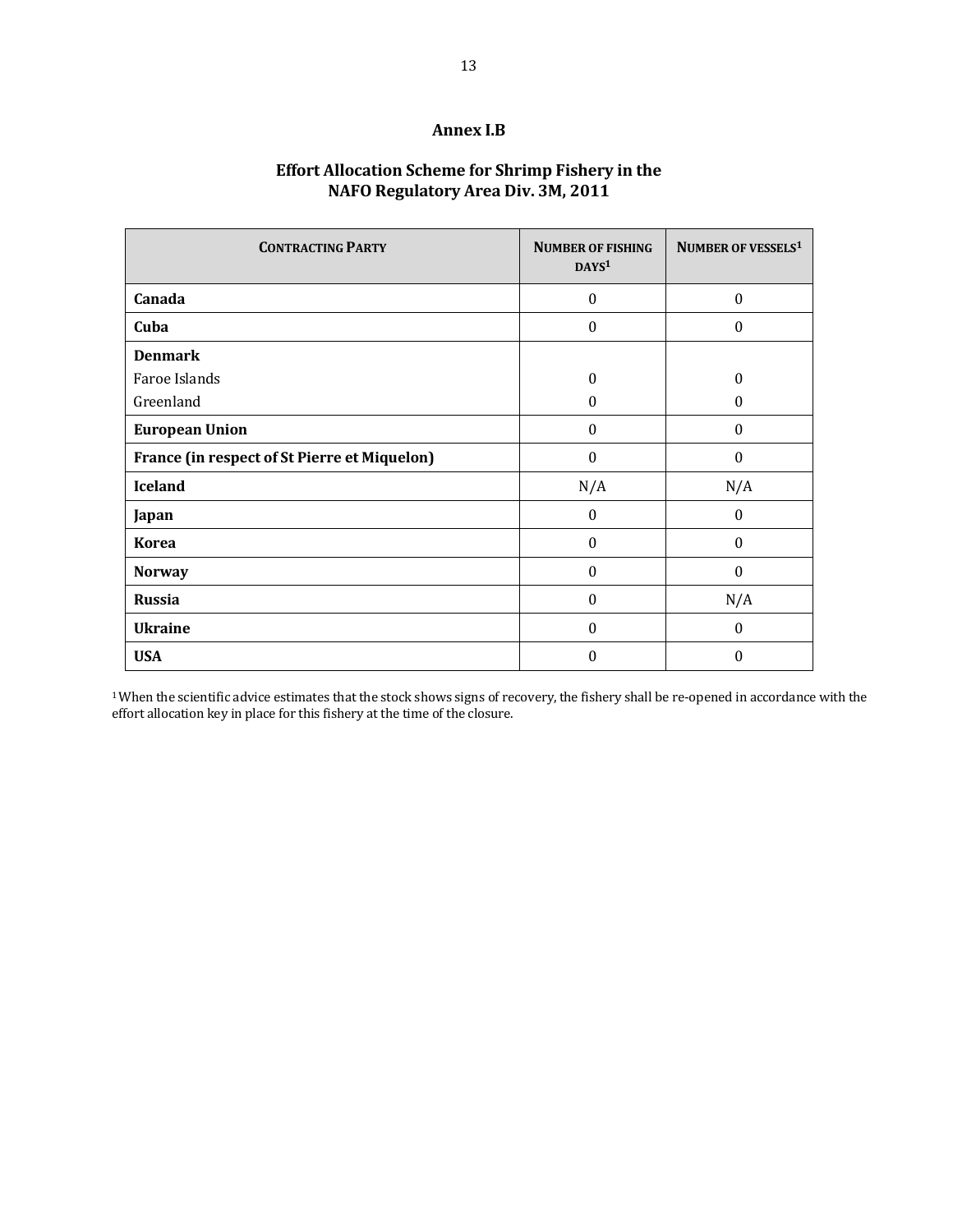# **Annex I.A – 2012 Annual Quota Table**

QUOTA TABLE. Total allowable catches (TACs) and quotas (metric tons) for 2012 of particular stocks in Subareas 1-4 of the NAFO Convention Area. The values listed include quantities to be taken both inside and outside the 200-mile fishing zone, where applicable.

| <b>Species</b>                              | Cod  |                |                    |                          | <b>Redfish</b>           |                                          |                          |       |                                   | <b>American</b><br>plaice |                          | Yellowtail               |
|---------------------------------------------|------|----------------|--------------------|--------------------------|--------------------------|------------------------------------------|--------------------------|-------|-----------------------------------|---------------------------|--------------------------|--------------------------|
| <b>Division/Contracting</b><br>Party        | 3L   | 3M             | % of 3M<br>Cod TAC | <b>3NO</b>               | 3LN                      | % of 3LN<br><b>Redfish</b><br><b>TAC</b> | 3M                       | 30    | Sub-Area 2<br>and Div.<br>$1F+3K$ | <b>3LNO</b>               | 3M                       | <b>3LNO</b>              |
| Canada                                      |      | 74             | 0.80               | $\mathbf{0}$             | 2556                     | 42.60                                    | 500                      | 6000  | $0^{2,4}$                         | $\theta$                  | $\mathbf{0}$             | 165755                   |
| Cuba                                        |      | 343            | 3.70               | $\overline{\phantom{a}}$ | 588                      | 9.80                                     | 1750                     |       | $0^{2,4}$                         | $\blacksquare$            | $\overline{\phantom{a}}$ |                          |
| Denmark (Faroe<br>Islands and<br>Greenland) |      | 2074           | 22.35              | $\overline{\phantom{m}}$ | $\blacksquare$           |                                          | 6919                     |       | $0^{2,3}$                         |                           | $\overline{\phantom{a}}$ | $\overline{\phantom{a}}$ |
| European Union                              |      | 529225         | 57.03              | 0 <sup>11</sup>          | 109426                   | 18.23                                    | 781312                   | 7000  | $0^{2,3}$<br>$0^{2,15}$           | $\theta$                  | 011                      |                          |
| France (St. Pierre<br>et Miquelon)          |      | $\blacksquare$ |                    | $\blacksquare$           | $\blacksquare$           |                                          | 6919                     |       | $0^{2,4}$                         |                           | $\blacksquare$           | 3405                     |
| Iceland                                     |      | $\blacksquare$ |                    | $\blacksquare$           | $\blacksquare$           |                                          | $\overline{\phantom{a}}$ |       | $0^{2,3}$                         | ٠                         | $\blacksquare$           |                          |
| Japan                                       |      | $\blacksquare$ |                    | $\blacksquare$           | $\blacksquare$           |                                          | 400                      | 150   | $0^{2,4}$                         | $\blacksquare$            | $\blacksquare$           | $\blacksquare$           |
| Korea                                       |      | $\blacksquare$ |                    | $\blacksquare$           | $\overline{\phantom{a}}$ |                                          | 6919                     | 100   | $0^{2,4}$                         | $\overline{a}$            | $\blacksquare$           |                          |
| Norway                                      |      | 859            | 9.25               | $\blacksquare$           |                          |                                          |                          |       | $0^{2,3}$                         |                           | $\overline{\phantom{a}}$ |                          |
| <b>Russian Federation</b>                   |      | 601            | 6.47               | $\mathbf{0}$             | 1726                     | 28.77                                    | 9137                     | 6500  | $0^{2,3}$                         | $\blacksquare$            | $\boldsymbol{0}$         | $\blacksquare$           |
| Ukraine                                     |      |                |                    |                          |                          |                                          |                          | 150   | $0^{2,4}$                         |                           |                          |                          |
| <b>United States of</b><br>America          |      | $\blacksquare$ |                    | ٠                        | $\blacksquare$           |                                          | 6919                     |       | $0^{2,4}$                         |                           | ÷                        |                          |
| Others                                      |      | 37             | 0.40               | $\mathbf{0}$             | 36                       | 0.60                                     | 124                      | 100   | ÷                                 | $\theta$                  | $\Omega$                 | 855                      |
| TOTAL ALLOWABLE<br><b>CATCH</b>             | $*9$ | 928023         | 100.0              | $*9,20$                  | 600024                   | 100.0                                    | 65008,16                 | 20000 | $0^{10,17}$                       | $*16,21$                  | $*9,29$                  | 1700021,22               |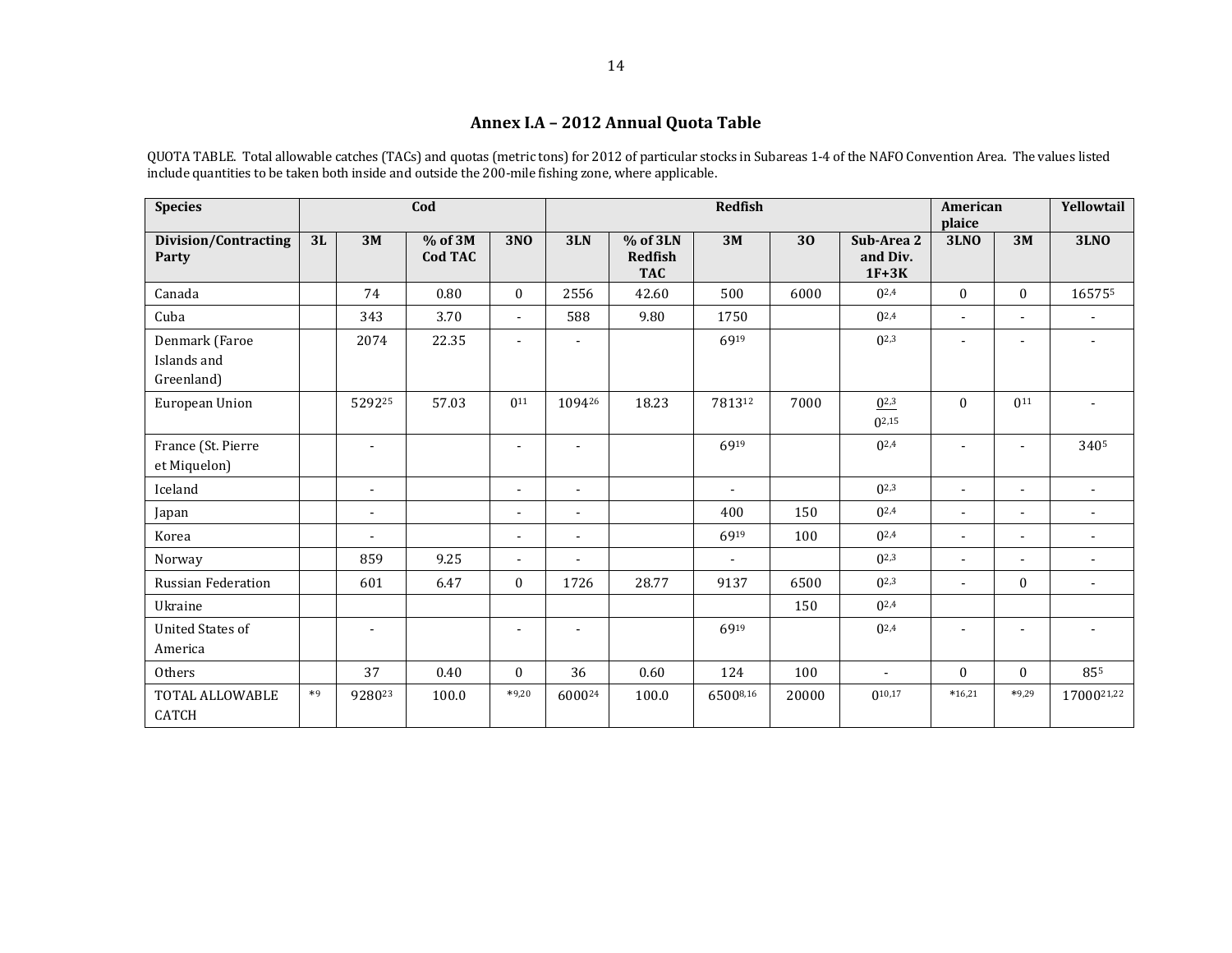| <b>Species</b>                              |         | Witch                    | White<br>hake | Capelin                  | <b>Skates</b> | <b>Greenland</b><br>halibut | Squid (Illex) <sup>1</sup> | <b>Shrimp</b> |            |
|---------------------------------------------|---------|--------------------------|---------------|--------------------------|---------------|-----------------------------|----------------------------|---------------|------------|
| <b>Division/Contracting</b><br>Party        | 3L      | <b>3NO</b>               | <b>3NO</b>    | <b>3NO</b>               | <b>3LNO</b>   | 3LMNO                       | Sub-areas<br>$3 + 4$       | 3L            | <b>3NO</b> |
| Canada                                      |         | $\bf{0}$                 | 1470          | $\theta$                 | 1417          | 1814                        | N.S. <sup>6</sup>          | 10000         |            |
| Cuba                                        |         | $\overline{a}$           |               | $\mathbf{0}$             |               | $\overline{a}$              | 510                        | 133           |            |
| Denmark (Faroe<br>Islands and<br>Greenland) |         | ٠                        |               | ٠                        |               | 210                         |                            | 133           |            |
| European Union                              |         | 0 <sup>11</sup>          | 2940          | 0 <sup>11</sup>          | 5352          | 709318                      | N.S.6<br>61113             | 67014         |            |
| France (St. Pierre<br>et Miquelon)          |         | $\blacksquare$           |               | $\blacksquare$           |               | 198                         | 453                        | 133           |            |
| Iceland                                     |         | $\overline{\phantom{a}}$ |               | $\overline{\phantom{a}}$ |               | $\overline{\phantom{a}}$    | $\overline{\phantom{a}}$   | 133           |            |
| Japan                                       |         | $\blacksquare$           |               | $\mathbf{0}$             |               | 1240                        | 510                        | 133           |            |
| Korea                                       |         | $\overline{\phantom{a}}$ |               | $\blacksquare$           |               | $\overline{\phantom{a}}$    | 453                        | 133           |            |
| Norway                                      |         | ۰                        |               | $\mathbf{0}$             |               | ٠                           | $\blacksquare$             | 133           |            |
| Russian Federation                          |         | $\overline{0}$           | 295           | $\mathbf{0}$             | 1417          | 1543                        | 749                        | 133           |            |
| Ukraine                                     |         |                          |               |                          |               | $\overline{\phantom{a}}$    |                            | 133           |            |
| <b>United States of</b><br>America          |         | ٠                        |               | $\blacksquare$           |               | $\blacksquare$              | 453                        | 133           |            |
| Others                                      |         | $\mathbf{0}$             | 295           | $\overline{\phantom{a}}$ | 314           | 0 <sup>7</sup>              | 794                        | $\Omega$      |            |
| TOTAL ALLOWABLE<br><b>CATCH</b>             | $*9,20$ | $*9$                     | 5000          | $*9,20$                  | 850028        | 12098                       | 3400020                    | 1200027       | $*9$       |

\* Ban on fishing in force.

- 1. Any quota listed for squid may be increased by a transfer from any "coastal state" as defined in Article 1, paragraph 3 of the NAFO Convention, provided that the TAC for squid is not exceeded. Transfers made to Contracting Parties conducting fisheries for squid in the Regulatory Area shall be reported to the Executive Secretary, and the report shall be made as promptly as possible.
- <sup>2</sup>. The Executive Secretary shall notify without delay all Contracting Parties the dates on which accumulated reported catch taken by vessels of Contracting Parties estimated equal to 50% and then 100% of that allocation.
- 3. Quota to be shared by vessels from Denmark (Greenland and Faroe Islands), European Union, Iceland, Norway and Russia. Catches in the NAFO Convention Area shall be deducted from the quotas allocated in the NEAFC Convention Area.
- 4. Quota to be shared by vessels from Canada, Cuba, France (St. Pierre et Miquelon), Japan, Korea, Ukraine and USA.
- 5. Contracting Parties shall inform the Executive Secretary before 01 December 2011 of the measures to be taken to ensure that total catches do not exceed the levels indicated.
- <sup>6</sup> The allocation to these Contracting Parties are as yet undetermined, although their sum shall not exceed the difference between the total of allocations to other Contracting Parties and the TAC (= 29.458 tons).
- <sup>7.</sup> In 2005, the previous 935 t "Others" quota was assigned to three Contracting Parties. When the TAC exceeds 30,000 t the next 1,300 t beyond 30,000 will be allocated to an Others quota which can be accessed by those who do not hold Greenland halibut allocation. In deciding the relevant contributions of Contracting Parties to the 1,300 t Others quota, the Fisheries Commission will take into account the fact that some Contracting Parties received a benefit from the 935 t quota which was reassigned in 2005.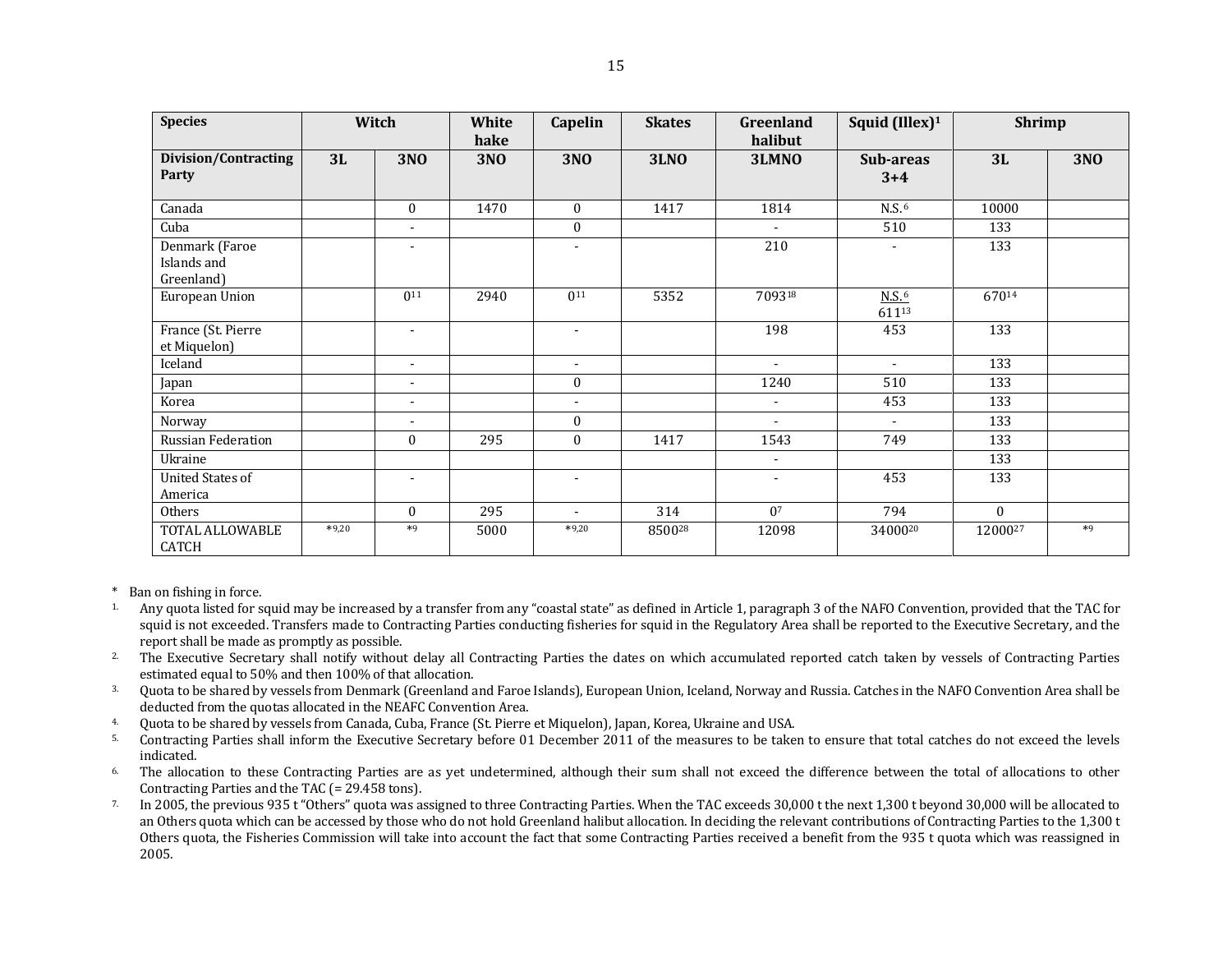- 8. Not more than 3250 tons may be fished before 01 July 2012. The Executive Secretary shall notify without delay all Contracting Parties of the date on which, for this stock, accumulated reported catch taken by vessels of the Contracting Parties is estimated to equal 50% and then 100% of the TAC.
- <sup>9.</sup> The provisions of Article 6, paragraph 1.b) of the Conservation and Enforcement Measures shall apply.
- <sup>10.</sup> In the case of the NEAFC decision which modifies the level of TAC in 2012 as compared to 2011, these figures shall be accordingly adjusted by NAFO and formalized through a mail vote.
- 11. Including fishing entitlements of Estonia, Latvia, and Lithuania following their accession to the European Union and in accordance with sharing arrangements of the former USSR quota adopted by the Fisheries Commission at its Annual Meeting in 2003 (FC Working Paper 03/7).
- 12. Including allocations of 1571 tonnes each for Estonia, Latvia and Lithuania out of a sharing of 20,000 tonnes, following their accession to the European Union.
- <sup>13.</sup> Allocations of 128 tonnes each for Estonia, Latvia and Lithuania as well as 227 tonnes for Poland out of a TAC of 34,000 tonnes, following their accession to the European Union.
- 14. Including allocations of 133 tonnes each for Estonia, Latvia, Lithuania and Poland out of a TAC of 12,000 tonnes, following their accession to the European Union.
- 15. Allocation of 17.9% to Lithuania and 2.1% to Latvia following their accession to the European Union.
- 16. Applicable to 2012 and 2013.
- 17. The quota shares in footnotes 4 and 15 can only be fished in the NAFO Regulatory Area. If an increase in the overall TAC as defined in footnote 10 leads to an increase in these shares, the first 500 tonnes of that increase shall be added to the quota share referred to in footnote 4.
- <sup>18.</sup> Including an allocation of 397 tonnes for Estonia, Latvia, and Lithuania following their accession to the European Union.
- <sup>19.</sup> Notwithstanding the provisions of footnote 8 and without prejudice to future agreements on allocations, these quotas may be fished in their entirety by these Contracting Parties.
- 20. Applicable until at least 2013.
- 21. In lieu of Article 6.1 (a) and (b) of the CEM, the following by-catch provisions for American plaice only in the 3LNO yellowtail fishery shall apply: Contracting Parties fishing for yellowtail flounder allocated under the NAFO allocation table will be restricted to an overall Am. plaice by-catch harvest limit equal to 15% of their total yellowtail fishery as calculated in accordance with Article 6.1 (c). If a Scientific Council projection indicates that this rate is likely to undermine stock recovery or cause an unreasonable delay in reaching  $B_{lim}$ , this rate may be subject to a reassessment by the Fisheries Commission.
- <sup>22.</sup> Following the NAFO annual meeting and prior to January 1 of the succeeding year, at the request of the USA, Canada will transfer 1000 tonnes of its 3LNO yellowtail quota to the USA.
- 23. The allocation key of this stock is based on the 1998 Quota Table. In 1999, a moratorium on cod in Division 3M was declared.
- 24. The allocation key of this stock is based on the 1997 Quota Table. In 1998, a moratorium on redfish in Division 3LN was declared.
- 25. Including fishing entitlements of 103 tons each for Estonia, Latvia, and Lithuania in accordance with sharing arrangements of the former USSR quota adopted by the Fisheries Commission at its Annual Meeting in 2003 (FC Working Paper 03/7) and allocation of 352 tons for Poland following their accession to the European Union.
- <sup>26.</sup> Including fishing entitlements of 297 tonnes each for Estonia, Latvia, and Lithuania in accordance with sharing arrangements of the former USSR quota adopted by the Fisheries Commission at its Annual Meeting in 2003 (FC Working Paper 03/7) following their accession to the European Union.
- 27. For 2013, the TAC will be reduced to 9,350 tonnes. This TAC will be reviewed based on available Scientific Council advice on this stock.
- <sup>28</sup> This TAC will be reviewed in 2012 in line with the available scientific advice on this stock.
- <sup>29</sup> Applicable to 2012, 2013 and 2014.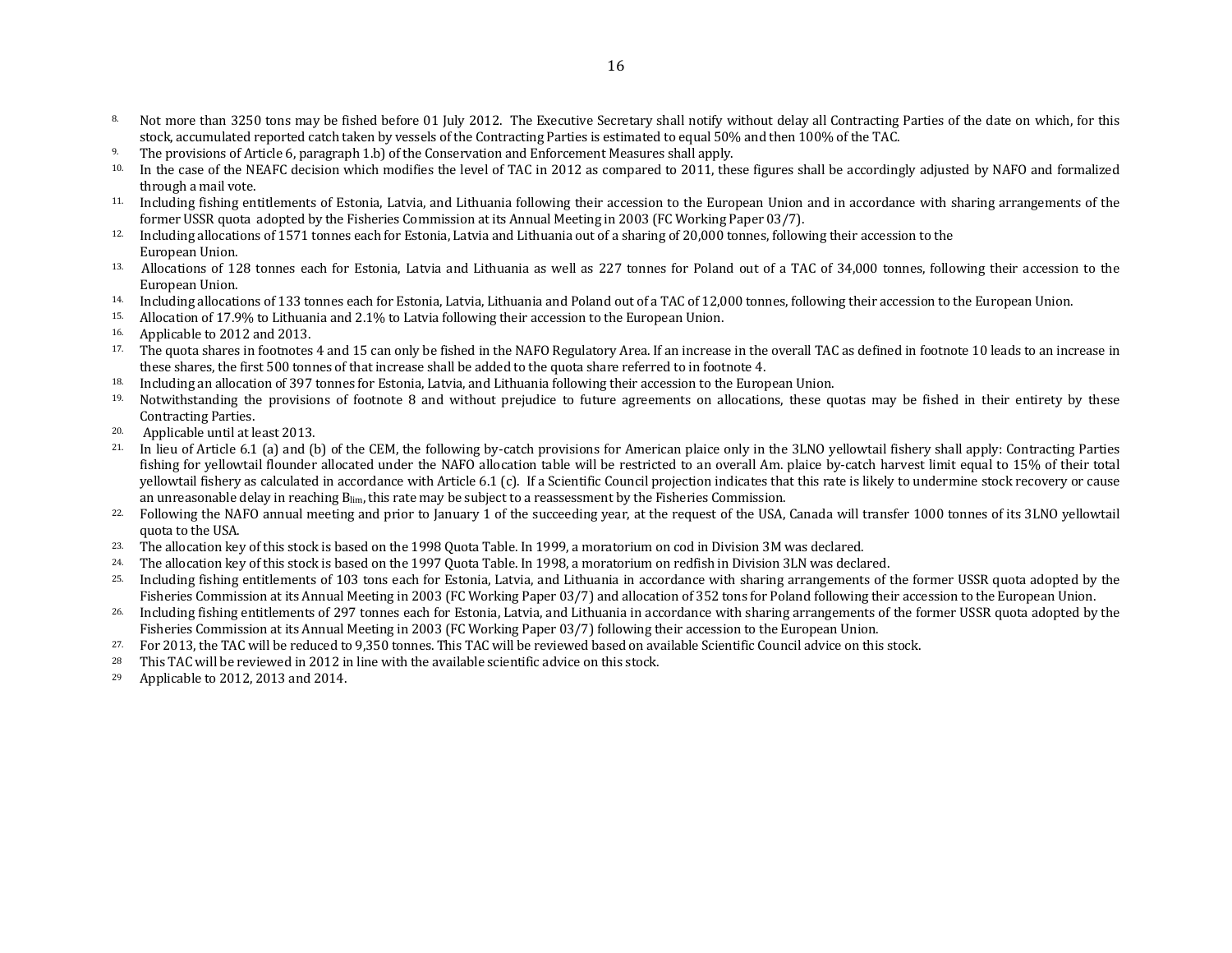#### **Annex I.B**

# **Effort Allocation Scheme for Shrimp Fishery in the NAFO Regulatory Area Div. 3M, 2012**

| <b>CONTRACTING PARTY</b>                               | <b>NUMBER OF</b><br><b>FISHING DAYS1</b> | <b>NUMBER OF</b><br>VESSELS <sup>1</sup> |
|--------------------------------------------------------|------------------------------------------|------------------------------------------|
| Canada                                                 | $\mathbf{0}$                             | $\boldsymbol{0}$                         |
| Cuba                                                   | $\boldsymbol{0}$                         | $\theta$                                 |
| <b>Denmark</b><br>Faroe Islands<br>—<br>Greenland<br>— | $\boldsymbol{0}$                         | $\mathbf{0}$<br>$\theta$                 |
| <b>European Union</b>                                  | $\boldsymbol{0}$                         | $\boldsymbol{0}$                         |
| France (in respect of St. Pierre et Miquelon)          | $\Omega$                                 | $\theta$                                 |
| <b>Iceland</b>                                         | N/A                                      | N/A                                      |
| Japan                                                  | $\theta$                                 | $\theta$                                 |
| <b>Korea</b>                                           | $\boldsymbol{0}$                         | $\mathbf{0}$                             |
| <b>Norway</b>                                          | $\boldsymbol{0}$                         | $\boldsymbol{0}$                         |
| <b>Russia</b>                                          | $\mathbf{0}$                             | N/A                                      |
| <b>Ukraine</b>                                         | $\boldsymbol{0}$                         | $\theta$                                 |
| <b>USA</b>                                             | $\boldsymbol{0}$                         | $\mathbf{0}$                             |

<sup>1</sup> When the scientific advice estimates that the stock shows signs of recovery, the fishery shall be re-opened in accordance with the effort allocation key in place for this fishery at the time of the closure.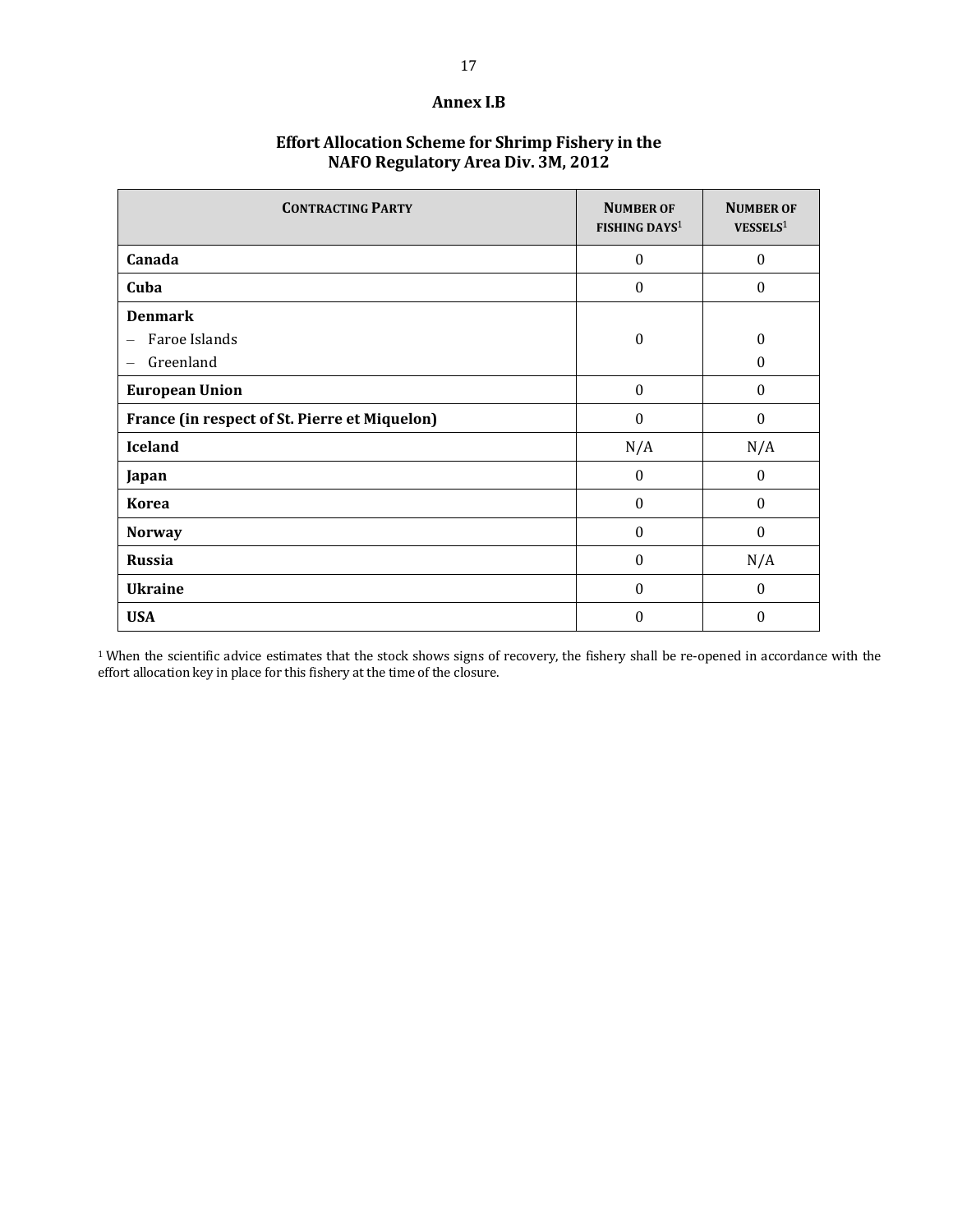# **Annex I.A – 2013 Annual Quota Table**

QUOTA TABLE. Total allowable catches (TACs) and quotas (metric tons) for 2013 of particular stocks in Subareas 1-4 of the NAFO Convention Area. The values listed include quantities to be taken both inside and outside the 200-mile fishing zone, where applicable.

| <b>Species</b>                              |      |                | Cod                         |                          |                          | <b>Redfish</b>                           |        |       |                                   |                |                          | Yellowtail               |
|---------------------------------------------|------|----------------|-----------------------------|--------------------------|--------------------------|------------------------------------------|--------|-------|-----------------------------------|----------------|--------------------------|--------------------------|
| <b>Division/Contracting</b><br>Party        | 3L   | 3M             | $%$ of 3M<br><b>Cod TAC</b> | <b>3NO</b>               | 3LN                      | % of 3LN<br><b>Redfish</b><br><b>TAC</b> | 3M     | 30    | Sub-Area 2<br>and Div.<br>$1F+3K$ | <b>3LNO</b>    | 3M                       | <b>3LNO</b>              |
| Canada                                      |      | 113            | 0.80                        | $\mathbf{0}$             | 2769                     | 42.60                                    | 500    | 6000  | $0^{2,4}$                         | $\Omega$       | $\mathbf{0}$             | 165755                   |
| Cuba                                        |      | 522            | 3.70                        | $\overline{\phantom{a}}$ | 637                      | 9.80                                     | 1750   |       | $0^{2,4}$                         | $\blacksquare$ | $\blacksquare$           |                          |
| Denmark (Faroe<br>Islands and<br>Greenland) |      | 3154           | 22.35                       | $\blacksquare$           | $\overline{\phantom{a}}$ |                                          | 6919   |       | $0^{2,3}$                         |                | $\overline{\phantom{a}}$ | $\blacksquare$           |
| European Union                              |      | 804925         | 57.03                       | 0 <sup>11</sup>          | 118526                   | 18.23                                    | 781312 | 7000  | $0^{2,3}$<br>$0^{2,15}$           | $\Omega$       | $0^{11}$                 |                          |
| France (St. Pierre<br>et Miquelon)          |      | $\blacksquare$ |                             | $\overline{\phantom{a}}$ | $\overline{\phantom{a}}$ |                                          | 6919   |       | $0^{2,4}$                         |                | $\blacksquare$           | 3405                     |
| Iceland                                     |      | $\blacksquare$ |                             | $\blacksquare$           | $\blacksquare$           |                                          | $\sim$ |       | $0^{2,3}$                         | $\blacksquare$ | $\blacksquare$           | $\blacksquare$           |
| Japan                                       |      | $\sim$         |                             | $\blacksquare$           | $\blacksquare$           |                                          | 400    | 150   | $0^{2,4}$                         | $\blacksquare$ | $\blacksquare$           | $\overline{\phantom{a}}$ |
| Korea                                       |      | $\overline{a}$ |                             | $\blacksquare$           | $\blacksquare$           |                                          | 6919   | 100   | $0^{2,4}$                         | $\overline{a}$ | $\blacksquare$           | $\overline{a}$           |
| Norway                                      |      | 1305           | 9.25                        | $\overline{a}$           | ÷                        |                                          |        |       | $0^{2,3}$                         | ÷              | $\overline{a}$           |                          |
| <b>Russian Federation</b>                   |      | 913            | 6.47                        | $\mathbf{0}$             | 1870                     | 28.77                                    | 9137   | 6500  | $0^{2,3}$                         | $\blacksquare$ | $\mathbf{0}$             | $\overline{\phantom{a}}$ |
| Ukraine                                     |      |                |                             |                          |                          |                                          |        | 150   | $0^{2,4}$                         |                |                          |                          |
| <b>United States of</b><br>America          |      | $\blacksquare$ |                             | $\blacksquare$           | $\overline{\phantom{a}}$ |                                          | 6919   |       | $0^{2,4}$                         |                | ÷                        |                          |
| Others                                      |      | 57             | 0.40                        | $\mathbf{0}$             | 39                       | 0.60                                     | 124    | 100   | ٠                                 | $\mathbf{0}$   | $\mathbf{0}$             | 855                      |
| TOTAL ALLOWABLE<br><b>CATCH</b>             | $*9$ | 1411323        | 100.0                       | $*9,20$                  | 650024                   | 100.0                                    | 65008  | 20000 | $0^{10,17}$                       | $*21$          | $*9,16$                  | 1700021,22               |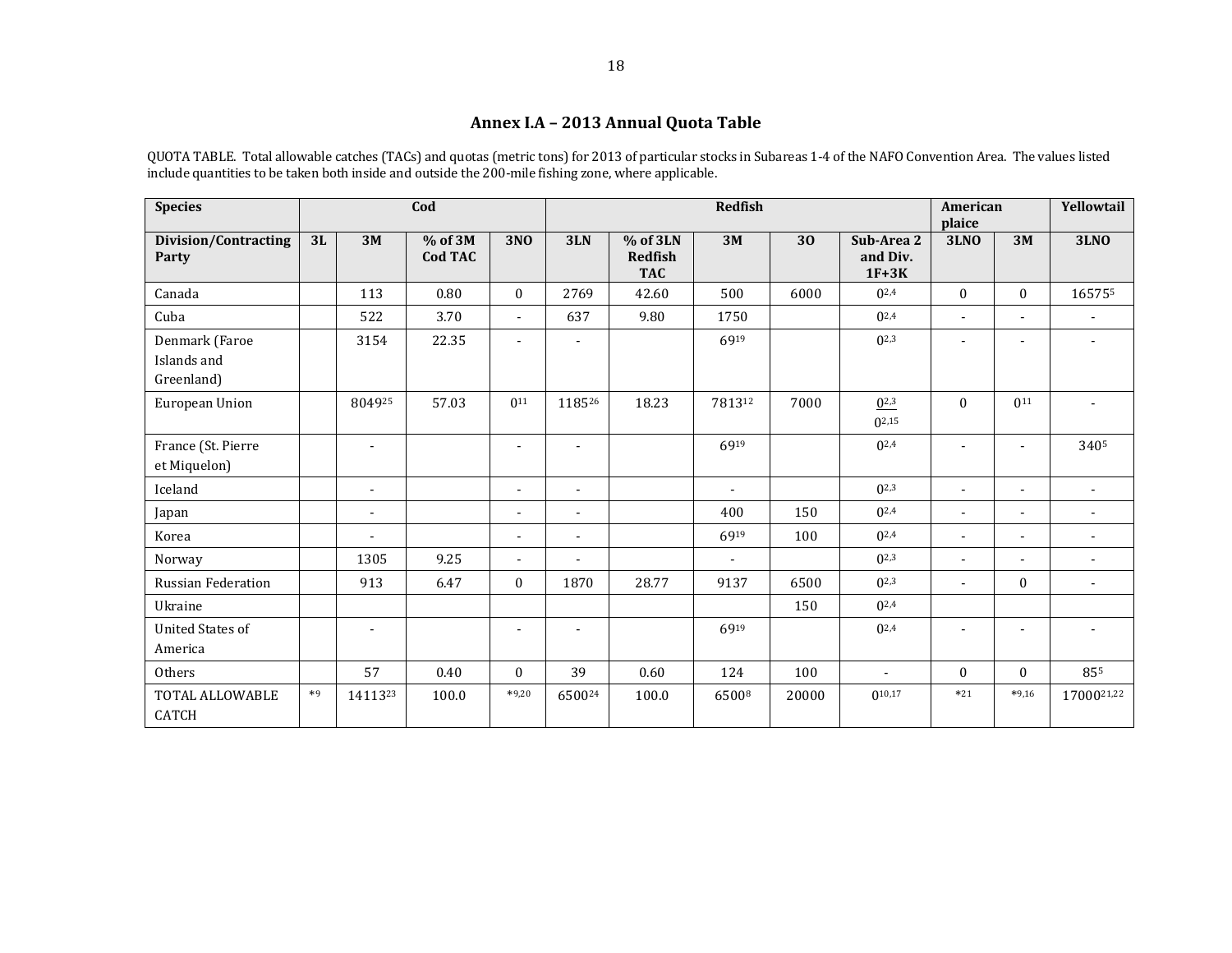| <b>Species</b>                              |         | Witch                    | White<br>hake | <b>Capelin</b>           | <b>Skates</b> | Greenland<br>halibut     | Squid (Illex) <sup>1</sup>        | <b>Shrimp</b> |            |
|---------------------------------------------|---------|--------------------------|---------------|--------------------------|---------------|--------------------------|-----------------------------------|---------------|------------|
| <b>Division/Contracting</b><br>Party        | 3L      | <b>3NO</b>               | <b>3NO</b>    | <b>3NO</b>               | <b>3LNO</b>   | 3LMNO                    | Sub-areas<br>$3 + 4$              | 3L            | <b>3NO</b> |
| Canada                                      |         | $\mathbf{0}$             | 294           | $\overline{0}$           | 1167          | 1724                     | N.S. <sup>6</sup>                 | 7160          |            |
| Cuba                                        |         | $\overline{\phantom{a}}$ |               | $\mathbf{0}$             |               | $\overline{\phantom{a}}$ | 510                               | 96            |            |
| Denmark (Faroe<br>Islands and<br>Greenland) |         |                          |               |                          |               | 199                      |                                   | 96            |            |
| European Union                              |         | $0^{11}$                 | 588           | $0^{11}$                 | 4408          | 673818                   | $N.S.$ <sup>6</sup><br>$611^{13}$ | 48014         |            |
| France (St. Pierre<br>et Miquelon)          |         | $\overline{\phantom{a}}$ |               |                          |               | 188                      | 453                               | 96            |            |
| Iceland                                     |         | $\sim$                   |               | $\overline{\phantom{0}}$ |               | $\overline{a}$           | $\sim$                            | 96            |            |
| Japan                                       |         | $\blacksquare$           |               | $\mathbf{0}$             |               | 1178                     | 510                               | 96            |            |
| Korea                                       |         | $\overline{\phantom{a}}$ |               | $\overline{\phantom{a}}$ |               | $\overline{\phantom{a}}$ | 453                               | 96            |            |
| Norway                                      |         | $\overline{\phantom{a}}$ |               | $\mathbf{0}$             |               | $\blacksquare$           | $\blacksquare$                    | 96            |            |
| Russian Federation                          |         | $\mathbf{0}$             | 59            | $\mathbf{0}$             | 1167          | 1466                     | 749                               | 96            |            |
| Ukraine                                     |         |                          |               |                          |               | $\overline{\phantom{a}}$ |                                   | 96            |            |
| <b>United States of</b><br>America          |         |                          |               | $\overline{\phantom{a}}$ |               | $\overline{\phantom{a}}$ | 453                               | 96            |            |
| Others                                      |         | $\mathbf{0}$             | 59            | $\sim$                   | 258           | 0 <sup>7</sup>           | 794                               | $\theta$      |            |
| TOTAL ALLOWABLE<br>CATCH                    | $*9,20$ | $*9$                     | 100027        | $*9,20$                  | 700016        | 11493                    | 3400020                           | 8600          | $*9$       |

- \* Ban on fishing in force.
- <sup>1</sup>. Any quota listed for squid may be increased by a transfer from any "coastal state" as defined in Article 1, paragraph 3 of the NAFO Convention, provided that the TAC for squid is not exceeded. Transfers made to Contracting Parties conducting fisheries for squid in the Regulatory Area shall be reported to the Executive Secretary, and the report shall be made as promptly as possible.
- <sup>2</sup>. The Executive Secretary shall notify without delay all Contracting Parties the dates on which accumulated reported catch taken by vessels of Contracting Parties estimated equal to 50% and then 100% of that allocation.
- 3. Quota to be shared by vessels from Denmark (Greenland and Faroe Islands), European Union, Iceland, Norway and Russia. Catches in the NAFO Convention Area shall be deducted from the quotas allocated in the NEAFC Convention Area.
- 4. Quota to be shared by vessels from Canada, Cuba, France (St. Pierre et Miquelon), Japan, Korea, Ukraine and USA.
- 5. Contracting Parties shall inform the Executive Secretary before 01 December 2012 of the measures to be taken to ensure that total catches do not exceed the levels indicated.
- <sup>6</sup> The allocation to these Contracting Parties are as yet undetermined, although their sum shall not exceed the difference between the total of allocations to other Contracting Parties and the TAC (= 29.458 tons).
- <sup>7.</sup> In 2005, the previous 935 t "Others" quota was assigned to three Contracting Parties. When the TAC exceeds 30,000 t the next 1,300 t beyond 30,000 will be allocated to an Others quota which can be accessed by those who do not hold Greenland halibut allocation. In deciding the relevant contributions of Contracting Parties to the 1,300 t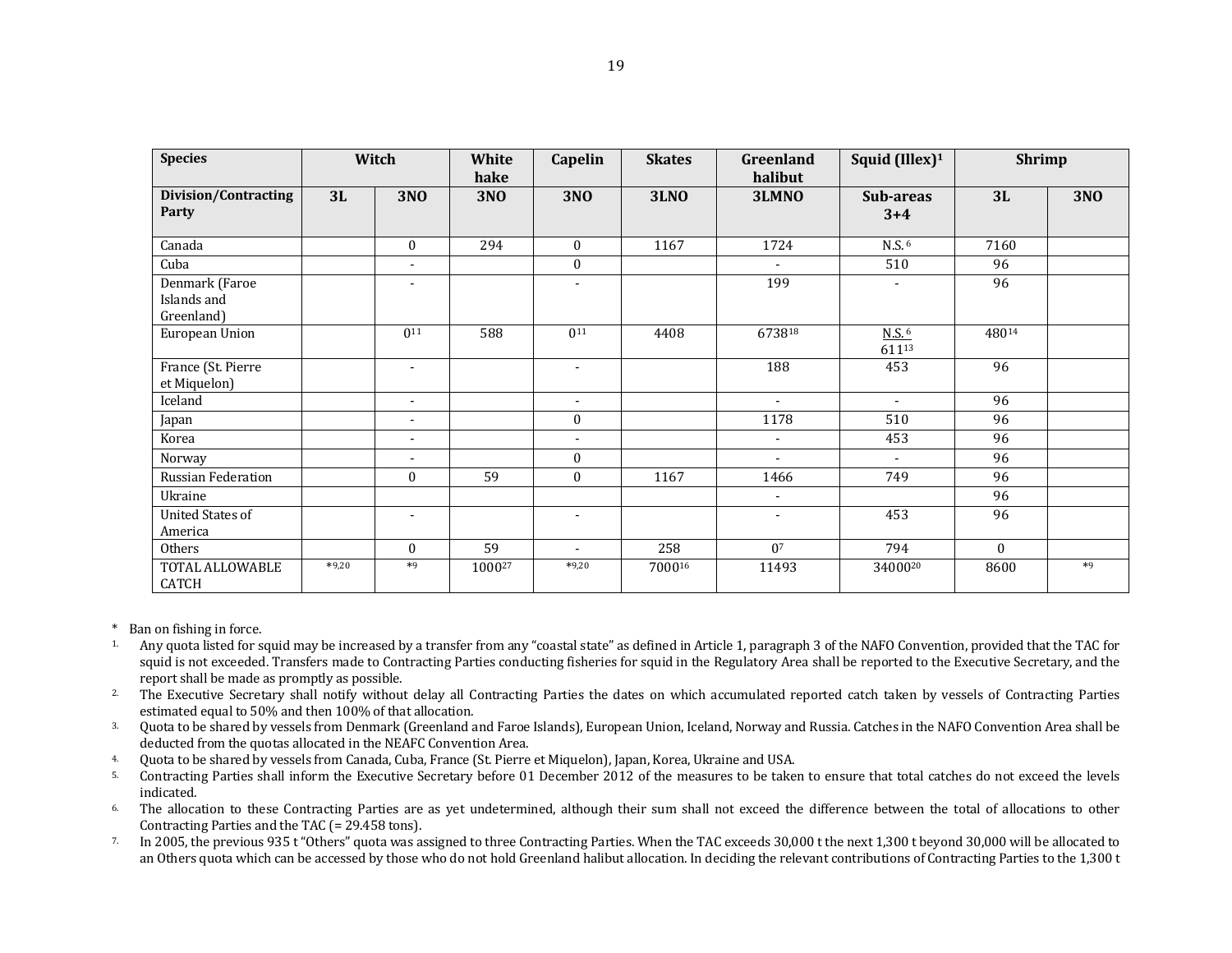Others quota, the Fisheries Commission will take into account the fact that some Contracting Parties received a benefit from the 935 t quota which was reassigned in 2005.

- 8. Not more than 3250 tons may be fished before 01 July 2013.
- <sup>9.</sup> The provisions of Article 6, paragraph 1.b) of the Conservation and Enforcement Measures shall apply.
- <sup>10.</sup> In the case of the NEAFC decision which modifies the level of TAC in 2013 as compared to 2012, these figures shall be accordingly adjusted by NAFO and formalized through a mail vote.
- 11. Including fishing entitlements of Estonia, Latvia, and Lithuania following their accession to the European Union and in accordance with sharing arrangements of the former USSR quota adopted by the Fisheries Commission at its Annual Meeting in 2003 (FC Working Paper 03/7).
- 12. Including allocations of 1571 tonnes each for Estonia, Latvia and Lithuania out of a sharing of 20,000 tonnes, following their accession to the European Union.
- <sup>13.</sup> Allocations of 128 tonnes each for Estonia, Latvia and Lithuania as well as 227 tonnes for Poland out of a TAC of 34,000 tonnes, following their accession to the European Union.
- <sup>14.</sup> Including allocations of 96 tonnes each for Estonia, Latvia, Lithuania and Poland out of a TAC of 8,600 tonnes, following their accession to the European Union.
- 15. Allocation of 17.85% to Lithuania and 2.15% to Latvia following their accession to the European Union.
- 16. Applicable to 2013 and 2014.
- <sup>17.</sup> The quota shares in footnotes 4 and 15 can only be fished in the NAFO Regulatory Area. If an increase in the overall TAC as defined in footnote 10 leads to an increase in these shares, the first 500 tonnes of that increase shall be added to the quota share referred to in footnote 4.
- <sup>18.</sup> Including an allocation of 377 tonnes for Estonia, Latvia, and Lithuania following their accession to the European Union.
- <sup>19.</sup> Notwithstanding the provisions of footnote 8 and Article 5.2(b) and without prejudice to future agreements on allocations, these quotas may be fished in their entirety by these Contracting Parties.
- 20. Applicable until at least 2013.
- 21. In lieu of Article 6.1 (a) and (b) of the CEM, the following by-catch provisions for American plaice only in the 3LNO yellowtail fishery shall apply: Contracting Parties fishing for yellowtail flounder allocated under the NAFO allocation table will be restricted to an overall Am. plaice by-catch harvest limit equal to 15% of their total yellowtail fishery as calculated in accordance with Article 6.1 (c). If a Scientific Council projection indicates that this rate is likely to undermine stock recovery or cause an unreasonable delay in reaching  $B_{lim}$ , this rate may be subject to a reassessment by the Fisheries Commission.
- <sup>22.</sup> Following the NAFO annual meeting and prior to January 1 of the succeeding year, at the request of the USA, Canada will transfer 1000 tonnes of its 3LNO yellowtail quota to the USA.
- 23. The allocation key of this stock is based on the 1998 Quota Table. In 1999, a moratorium on cod in Division 3M was declared.
- 24. The allocation key of this stock is based on the 1997 Quota Table. In 1998, a moratorium on redfish in Division 3LN was declared.
- 25. Including fishing entitlements of 157 tons each for Estonia, Latvia, and Lithuania in accordance with sharing arrangements of the former USSR quota adopted by the Fisheries Commission at its Annual Meeting in 2003 (FC Working Paper 03/7) and allocation of 536 tons for Poland following their accession to the European Union.
- <sup>26.</sup> Including fishing entitlements of 322 tonnes each for Estonia, Latvia, and Lithuania in accordance with sharing arrangements of the former USSR quota adopted by the Fisheries Commission at its Annual Meeting in 2003 (FC Working Paper 03/7) following their accession to the European Union.
- 27. Should a Contracting Party experience higher than normal catches per unit of effort (CPUE) and conclude that a shift to high availability levels of white hake during the fishing season - such as what apparently was the case in 2002 and 2003 – is taking place, then that Contracting Party shall notify the Executive Secretary. Upon this notification, the TAC is increased to 5,000 metric tons. The Executive Secretary shall notify all Contracting Parties of the increased TAC. Within one month that Contracting Party shall submit a summary of evidence for its conclusion (higher than normal CPUE and any other additional relevant information). On this basis, a mail vote will be submitted to the Fisheries Commission as to whether an exceptional increase in the availability of fish occurs. In case of a positive vote, the TAC is confirmed to be 5,000 metric tons. In case of a negative vote, the TAC is 1,000 metric tons and catches between the notification of high availability and the notification to Contracting Parties of the result of the vote will not be accounted for the catch limitation provided in Article 5 of the NCEM.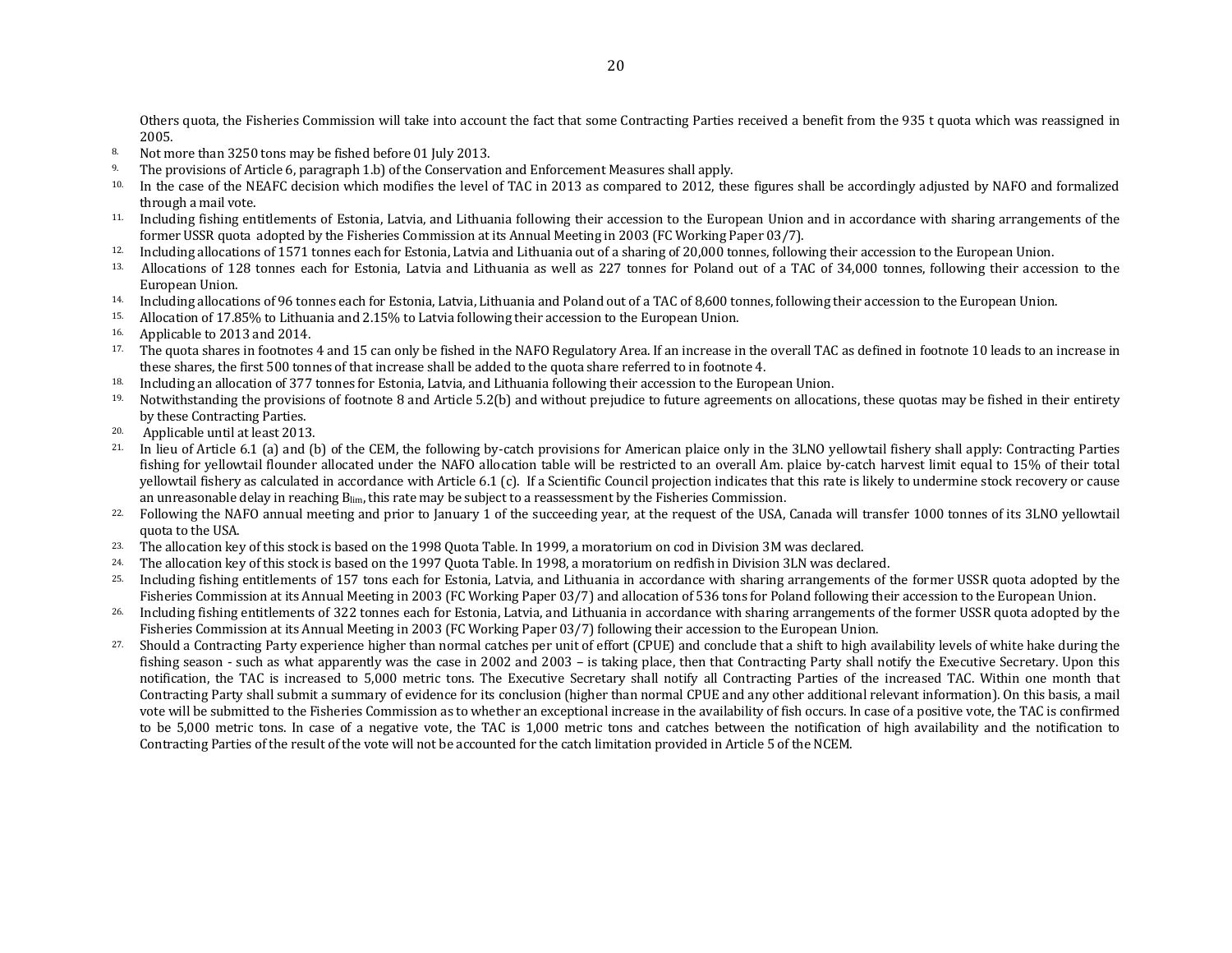#### **Annex I.B**

# **Effort Allocation Scheme for Shrimp Fishery in the NAFO Regulatory Area Div. 3M, 2013**

| <b>CONTRACTING PARTY</b>                          | <b>NUMBER OF</b><br><b>FISHING DAYS</b> <sup>1</sup> | <b>NUMBER OF</b><br>VESSELS <sup>1</sup> |
|---------------------------------------------------|------------------------------------------------------|------------------------------------------|
| Canada                                            | $\mathbf{0}$                                         | $\boldsymbol{0}$                         |
| Cuba                                              | $\theta$                                             | $\theta$                                 |
| <b>Denmark</b><br>Faroe Islands<br>—<br>Greenland | $\boldsymbol{0}$                                     | 0<br>$\boldsymbol{0}$                    |
| <b>European Union</b>                             | $\boldsymbol{0}$                                     | $\mathbf{0}$                             |
| France (in respect of St. Pierre et Miquelon)     | $\Omega$                                             | $\theta$                                 |
| <b>Iceland</b>                                    | N/A                                                  | N/A                                      |
| Japan                                             | $\mathbf{0}$                                         | $\boldsymbol{0}$                         |
| <b>Korea</b>                                      | $\mathbf{0}$                                         | $\mathbf{0}$                             |
| <b>Norway</b>                                     | $\theta$                                             | $\boldsymbol{0}$                         |
| <b>Russia</b>                                     | $\Omega$                                             | N/A                                      |
| <b>Ukraine</b>                                    | $\Omega$                                             | $\theta$                                 |
| <b>USA</b>                                        | $\boldsymbol{0}$                                     | $\theta$                                 |

<sup>1</sup> When the scientific advice estimates that the stock shows signs of recovery, the fishery shall be re-opened in accordance with the effort allocation key in place for this fishery at the time of the closure.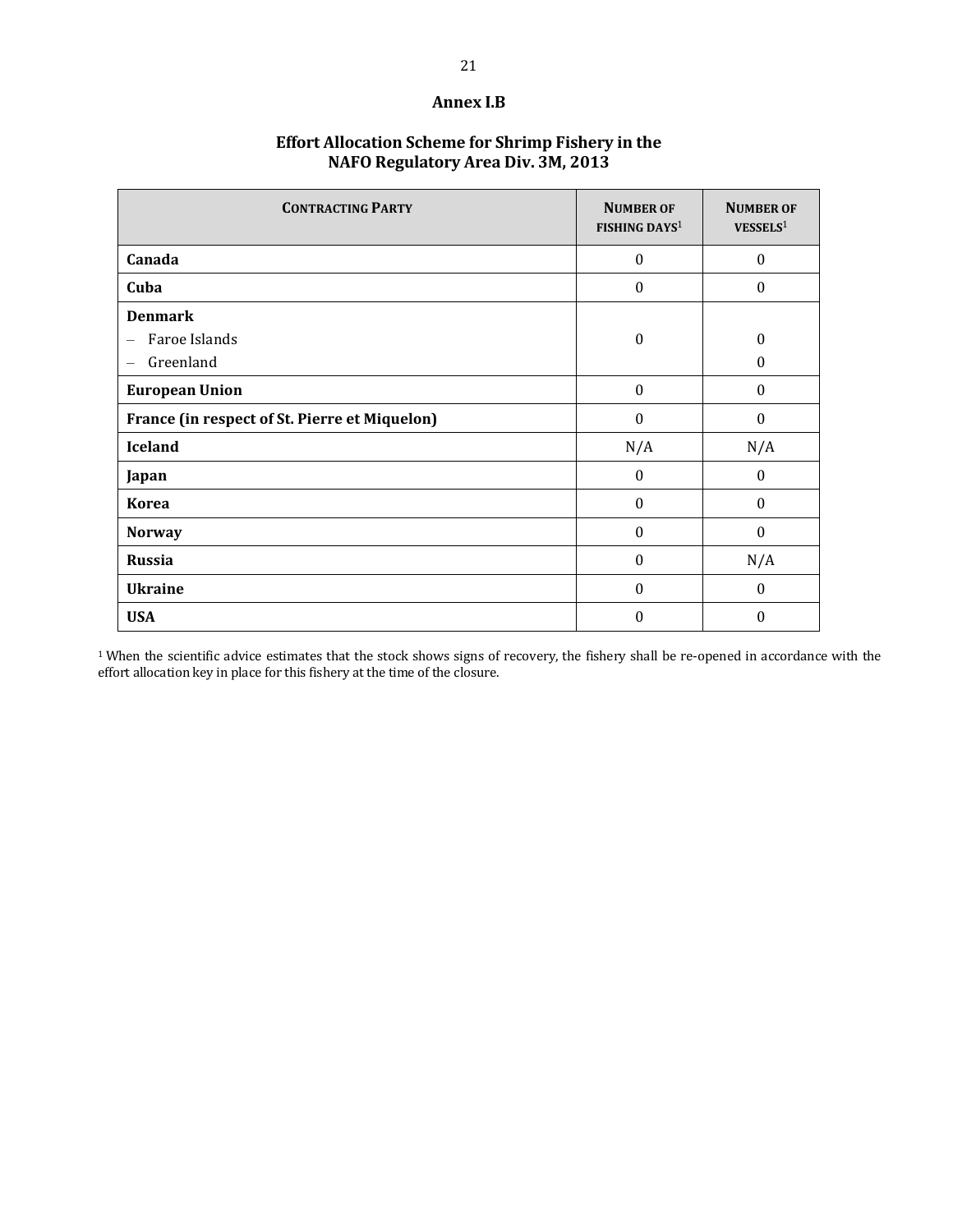#### **Annex I.A – 2014 Annual Quota Table**

QUOTA TABLE. Total allowable catches (TACs) and quotas (metric tons) for 2014 of particular stocks in Subareas 1-4 of the NAFO Convention Area. The values listed include quantities to be taken both inside and outside the 200-mile fishing zone, where applicable.

| <b>Species</b>                                            |      |                | Cod                            |                |                          |                                               | <b>Redfish</b> |         |                                   |                          | American plaice          | Yellowtail     |
|-----------------------------------------------------------|------|----------------|--------------------------------|----------------|--------------------------|-----------------------------------------------|----------------|---------|-----------------------------------|--------------------------|--------------------------|----------------|
| Division/<br><b>Contracting Party</b>                     | 3L   | 3M             | $%$ of 3M<br>Cod<br><b>TAC</b> | <b>3NO</b>     | 3LN                      | $%$ of<br>3LN<br><b>Redfish</b><br><b>TAC</b> | 3M             | 30      | Sub-Area 2<br>and Div.<br>$1F+3K$ | <b>3LNO</b>              | 3M                       | <b>3LNO</b>    |
| Canada                                                    |      | 116            | 0.80                           | $\mathbf{0}$   | 2982                     | 42.60                                         | 500            | 6000    | $0^{2,4}$                         | $\mathbf{0}$             | $\mathbf{0}$             | 165755         |
| Cuba                                                      |      | 537            | 3.70                           | $\blacksquare$ | 686                      | 9.80                                          | 1750           |         | $0^{2,4}$                         | $\blacksquare$           | $\blacksquare$           |                |
| <b>Denmark (Faroe</b><br><b>Islands and</b><br>Greenland) |      | 3246           | 22.35                          | $\blacksquare$ | $\blacksquare$           |                                               | 6919           |         | $0^{2,3}$                         | $\blacksquare$           | $\overline{\phantom{a}}$ | $\blacksquare$ |
| <b>European Union</b>                                     |      | 828125         | 57.03                          | $0^{11}$       | 127626                   | 18.23                                         | 781312         | 7000    | $0^{2,3}$<br>$0^{2,15}$           | $\theta$                 | $0^{11}$                 | $\blacksquare$ |
| <b>France (St. Pierre</b><br>et Miquelon)                 |      | $\sim$         |                                | $\blacksquare$ | $\blacksquare$           |                                               | 6919           |         | $0^{2,4}$                         | $\overline{a}$           | $\blacksquare$           | 3405           |
| <b>Iceland</b>                                            |      | $\blacksquare$ |                                | $\blacksquare$ | $\overline{\phantom{a}}$ |                                               | $\blacksquare$ |         | $0^{2,3}$                         | $\blacksquare$           | $\blacksquare$           | $\blacksquare$ |
| Japan                                                     |      | $\blacksquare$ |                                | $\blacksquare$ | $\blacksquare$           |                                               | 400            | 150     | $0^{2,4}$                         | $\blacksquare$           | $\blacksquare$           | $\blacksquare$ |
| <b>Korea</b>                                              |      |                |                                | $\blacksquare$ | $\overline{\phantom{a}}$ |                                               | 6919           | 100     | $0^{2,4}$                         | $\overline{\phantom{a}}$ |                          |                |
| <b>Norway</b>                                             |      | 1343           | 9.25                           | $\blacksquare$ | $\blacksquare$           |                                               | $\blacksquare$ |         | $0^{2,3}$                         | $\blacksquare$           | $\blacksquare$           |                |
| <b>Russian</b><br><b>Federation</b>                       |      | 940            | 6.47                           | $\bf{0}$       | 2014                     | 28.77                                         | 9137           | 6500    | $0^{2,3}$                         | $\blacksquare$           | $\bf{0}$                 | $\blacksquare$ |
| <b>Ukraine</b>                                            |      |                |                                |                |                          |                                               |                | 150     | $0^{2,4}$                         |                          |                          |                |
| <b>USA</b>                                                |      | $\blacksquare$ |                                | $\blacksquare$ | $\blacksquare$           |                                               | 6919           |         | $0^{2,4}$                         | $\blacksquare$           | $\blacksquare$           |                |
| <b>Others</b>                                             |      | 58             | 0.40                           | $\mathbf{0}$   | 42                       | 0.60                                          | 124            | 100     | $\omega$                          | $\mathbf{0}$             | $\mathbf{0}$             | 855            |
| <b>TOTAL</b><br><b>ALLOWABLE</b><br><b>CATCH</b>          | $*9$ | 1452123        | 100.0                          | $*20,9$        | 700024                   | 100.0                                         | 65008          | 2000016 | $0^{10,17}$                       | $*21$                    | $*9,16$                  | 1700021,22,16  |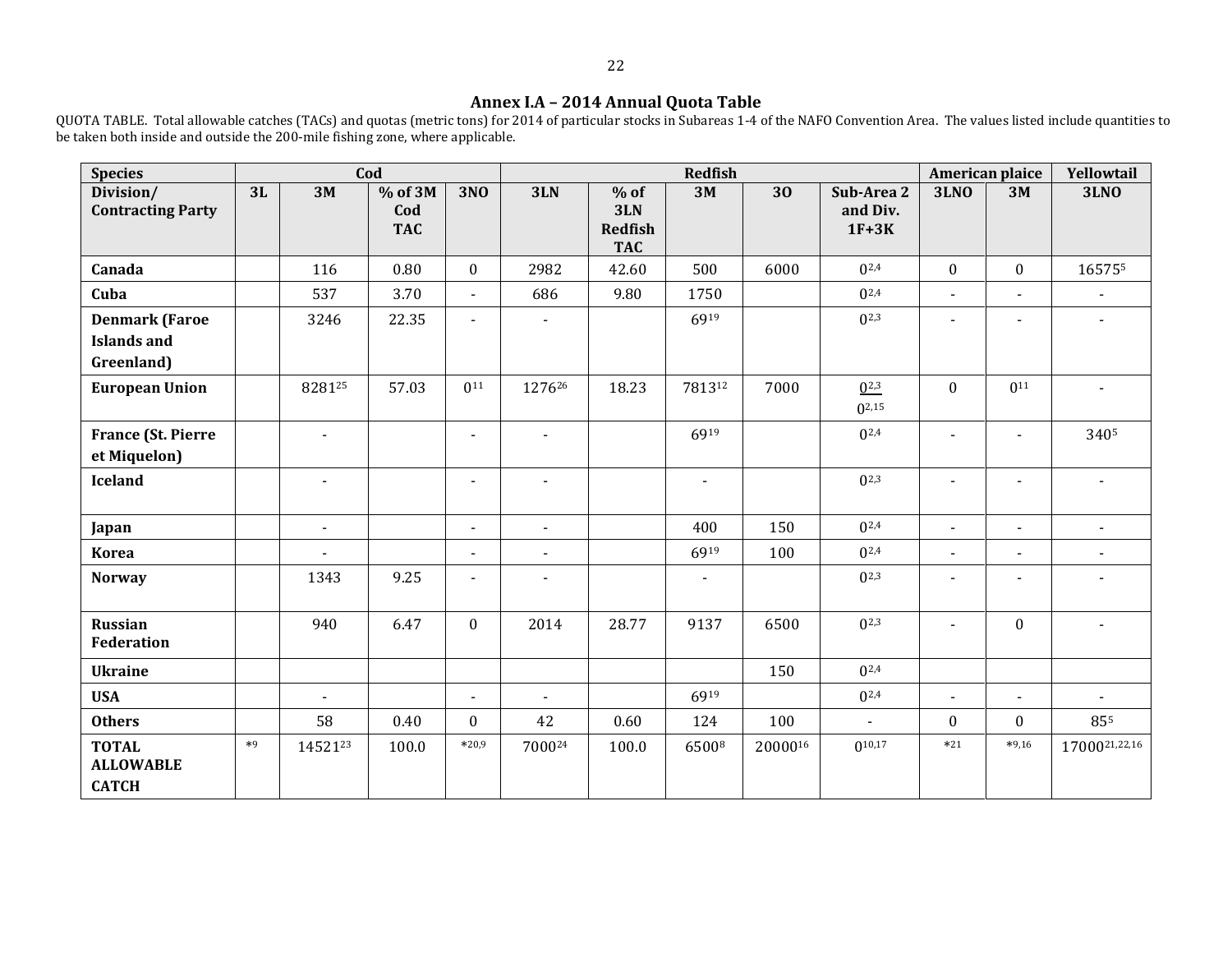| i<br>w<br>۰. |
|--------------|

| <b>Species</b>                                            |         | Witch                    | <b>White</b><br>hake | Capelin                  | <b>Skates</b> | Greenland<br>halibut | Squid (Illex) <sup>1</sup>   |          | <b>Shrimp</b> |
|-----------------------------------------------------------|---------|--------------------------|----------------------|--------------------------|---------------|----------------------|------------------------------|----------|---------------|
| <b>Division/Contracting</b><br><b>Party</b>               | 3L      | <b>3NO</b>               | <b>3NO</b>           | <b>3NO</b>               | <b>3LNO</b>   | 3LMNO                | Sub-areas 3+4                | 3L       | <b>3NO</b>    |
| Canada                                                    |         | $\mathbf{0}$             | 294                  | $\boldsymbol{0}$         | 1167          | 1716                 | N.S. <sup>6</sup>            | 3580     |               |
| Cuba                                                      |         | $\blacksquare$           |                      | $\boldsymbol{0}$         |               |                      | 510                          | 48       |               |
| <b>Denmark (Faroe</b><br><b>Islands and</b><br>Greenland) |         | $\overline{\phantom{a}}$ |                      | $\overline{\phantom{a}}$ |               | 197                  |                              | 48       |               |
| <b>European Union</b>                                     |         | $0^{11}$                 | 588                  | $0^{11}$                 | 4408          | 670918               | $N.S.$ <sup>6</sup><br>61113 | 24014    |               |
| <b>France (St. Pierre</b><br>et Miquelon)                 |         | $\blacksquare$           |                      | $\blacksquare$           |               | 187                  | 453                          | 48       |               |
| <b>Iceland</b>                                            |         | $\blacksquare$           |                      | $\blacksquare$           |               | $\sim$               | $\sim$                       | 48       |               |
| Japan                                                     |         | $\blacksquare$           |                      | $\boldsymbol{0}$         |               | 1173                 | 510                          | 48       |               |
| <b>Korea</b>                                              |         | $\blacksquare$           |                      | $\blacksquare$           |               | $\sim$               | 453                          | 48       |               |
| 96*10Norway                                               |         | $\blacksquare$           |                      | $\boldsymbol{0}$         |               | $\sim$               | $\blacksquare$               | 48       |               |
| <b>Russian Federation</b>                                 |         | $\mathbf{0}$             | 59                   | $\boldsymbol{0}$         | 1167          | 1460                 | 749                          | 48       |               |
| <b>Ukraine</b>                                            |         |                          |                      |                          |               | $\sim$               |                              | 48       |               |
| <b>United States of</b><br>America                        |         | $\overline{\phantom{a}}$ |                      | $\blacksquare$           |               | $\sim$               | 453                          | 48       |               |
| <b>Others</b>                                             |         | $\mathbf{0}$             | 59                   | $\blacksquare$           | 258           | 0 <sup>7</sup>       | 794                          | $\Omega$ |               |
| <b>TOTAL ALLOWABLE</b><br><b>CATCH</b>                    | $*9,20$ | $*9$                     | 100027               | $*9,16$                  | 7000          | 11442                | 3400020                      | 4300     | $*9$          |

\* Ban on fishing in force.

- <sup>1</sup>. Any quota listed for squid may be increased by a transfer from any "coastal state" as defined in Article 1, paragraph 3 of the NAFO Convention, provided that the TAC for squid is not exceeded. Transfers made to Contracting Parties conducting fisheries for squid in the Regulatory Area shall be reported to the Executive Secretary, and the report shall be made as promptly as possible.
- <sup>2</sup>. The Executive Secretary shall notify without delay all Contracting Parties the dates on which accumulated reported catch taken by vessels of Contracting Parties estimated equal to 50% and then 100% of that allocation.
- <sup>3</sup> Quota to be shared by vessels from Denmark (Greenland and Faroe Islands), European Union, Iceland, Norway and Russia. Catches in the NAFO Convention Area shall be deducted from the quotas allocated in the NEAFC Convention Area.
- 4. Quota to be shared by vessels from Canada, Cuba, France (St. Pierre et Miquelon), Japan, Korea, Ukraine and USA.<br>5. Contracting Parties shall inform the Executive Secretary before 1 December 2013 of the measures to be t
- 5. Contracting Parties shall inform the Executive Secretary before 1 December 2013 of the measures to be taken to ensure that total catches do not exceed the levels indicated.<br>The allocation to these Contracting Parties ar
- The allocation to these Contracting Parties are as yet undetermined, although their sum shall not exceed the difference between the total of allocations to other Contracting Parties and the TAC (= 29.458 tons).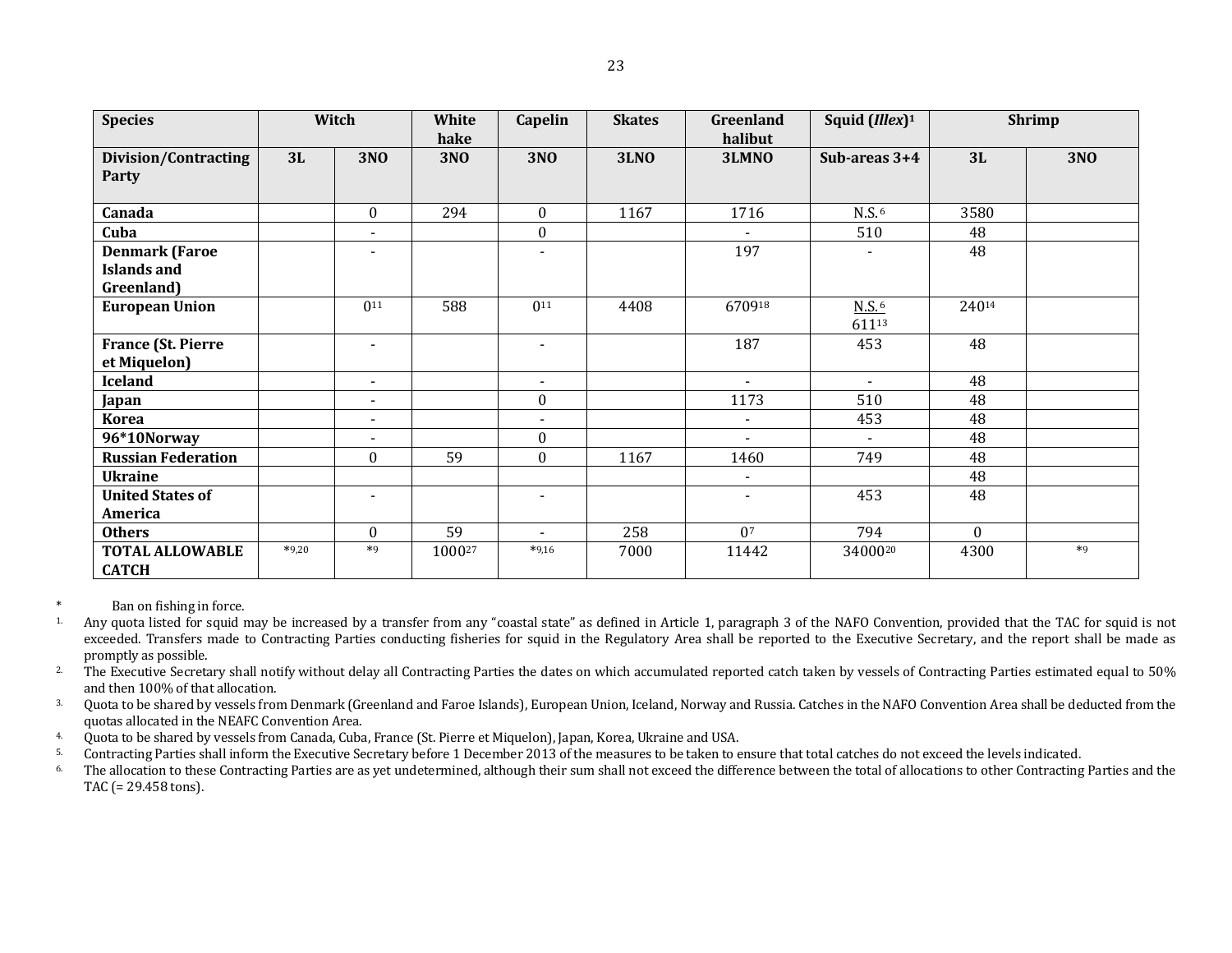- <sup>7.</sup> In 2005, the previous 935 t "Others" quota was assigned to three Contracting Parties. When the TAC exceeds 30,000 t the next 1,300 t beyond 30,000 will be allocated to an Others quota which can be accessed by those who do not hold Greenland halibut allocation. In deciding the relevant contributions of Contracting Parties to the 1,300 t Others quota, the Fisheries Commission will take into account the fact that some Contracting Parties received a benefit from the 935 t quota which was reassigned in 2005.
- 8. Not more than 3250 tons may be fished before 1 July 2014.
- <sup>9.</sup> The provisions of Article 6.3 of the Conservation and Enforcement Measures shall apply.
- <sup>10.</sup> In the case of the NEAFC decision which modifies the level of TAC in 2014 as compared to 2013, these figures shall be accordingly adjusted by NAFO and formalized through a mail vote.
- 11. Including fishing entitlements of Estonia, Latvia, and Lithuania following their accession to the European Union and in accordance with sharing arrangements of the former USSR quota adopted by the Fisheries Commission at its Annual Meeting in 2003 (FC Working Paper 03/7).
- 12. Including allocations of 1571 tonnes each for Estonia, Latvia and Lithuania out of a sharing of 20,000 tonnes, following their accession to the European Union.
- 13. Allocations of 128 tonnes each for Estonia, Latvia and Lithuania as well as 227 tonnes for Poland out of a TAC of 34,000 tonnes, following their accession to the European Union.
- 14. Including allocations of 48 tonnes each for Estonia, Latvia, Lithuania and Poland out of a TAC of 4,300 tonnes, following their accession to the European Union.
- 15. Allocation of 17.85% to Lithuania and 2.15% to Latvia following their accession to the European Union.
- 16. Applicable to 2014 and 2015.
- <sup>17.</sup> The quota shares in footnotes 4 and 15 can only be fished in the NAFO Regulatory Area. If an increase in the overall TAC as defined in footnote 10 leads to an increase in these shares, the first 500 tonnes of that increase shall be added to the quota share referred to in footnote 4.
- 18. Including an allocation of 375 tonnes for Estonia, Latvia, and Lithuania following their accession to the European Union.
- 19. Notwithstanding the provisions of footnote 8 and Article 5.2 (b) and without prejudice to future agreements on allocations, these quotas may be fished in their entirety by these Contracting Parties.
- 20. Applicable to 2014, 2015 and 2016.
- <sup>21.</sup> In lieu of Article 6.3 of the CEM, the following by-catch provisions for American plaice only in the 3LNO yellowtail fishery shall apply: Contracting Parties fishing for yellowtail flounder allocated under the NAFO allocation table will be restricted to an overall Am. plaice by-catch harvest limit equal to 15% of their total yellowtail fishery as calculated in accordance with Article 6.4. If a Scientific Council projection indicates that this rate is likely to undermine stock recovery or cause an unreasonable delay in reaching *Blim*, this rate may be subject to a reassessment by the Fisheries Commission.
- <sup>22.</sup> Following the NAFO annual meeting and prior to 1 January of the succeeding year, at the request of the USA, Canada will transfer 1000 tonnes of its 3LNO yellowtail quota to the USA.
- 23. The allocation key of this stock is based on the 1998 Quota Table. In 1999, a moratorium on cod in Division 3M was declared.
- 24. The allocation key of this stock is based on the 1997 Quota Table. In 1998, a moratorium on redfish in Division 3LN was declared.
- 25. Including fishing entitlements of 161 tons each for Estonia, Latvia, and Lithuania in accordance with sharing arrangements of the former USSR quota adopted by the Fisheries Commission at its Annual Meeting in 2003 (FC Working Paper 03/7) and allocation of 552 tons for Poland following their accession to the European Union.
- <sup>26.</sup> Including fishing entitlements of 346 tonnes each for Estonia, Latvia, and Lithuania in accordance with sharing arrangements of the former USSR quota adopted by the Fisheries Commission at its Annual Meeting in 2003 (FC Working Paper 03/7) following their accession to the European Union.
- 27. Should a Contracting Party experience higher than normal catches per unit of effort (CPUE) and conclude that a shift to high availability levels of white hake during the fishing season such as what was apparently the case in 2002 and 2003 – is taking place, then that Contracting Party shall notify the Executive Secretary and submit a summary of evidence for its conclusion (higher than normal CPUE and any other additional relevant information) within one month. On this basis, a mail vote will be submitted to the Fisheries Commission as to whether an exceptional increase in the availability of fish occurs. The TAC shall remain at 1,000t until the results of the vote are complete and the catch limitation provided for in Annex I. A. of the NCEM will apply. In case of a positive vote, the TAC is confirmed to be 2,000 metric tons. In the case of negative vote, the TAC shall remain at 1,000 metric tons.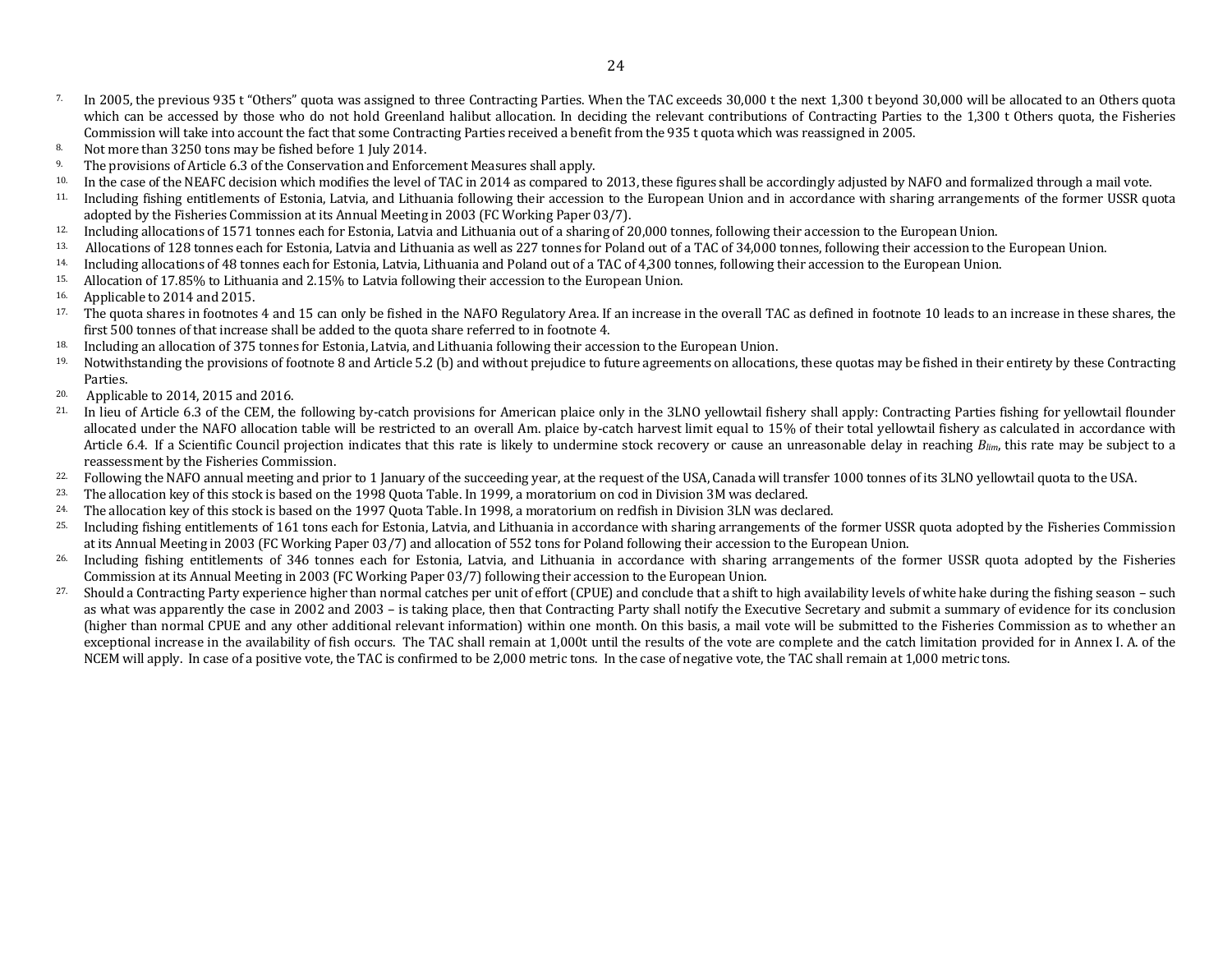| <b>CONTRACTING PARTY</b>                      | <b>NUMBER OF</b><br>FISHING DAYS <sup>1</sup> | <b>NUMBER OF</b><br>VESSELS <sup>1</sup> |
|-----------------------------------------------|-----------------------------------------------|------------------------------------------|
| Canada                                        | $\boldsymbol{0}$                              | $\boldsymbol{0}$                         |
| Cuba                                          | $\theta$                                      | $\theta$                                 |
| <b>Denmark</b>                                |                                               |                                          |
| Faroe Islands<br>$\overline{\phantom{0}}$     | $\boldsymbol{0}$                              | $\theta$                                 |
| Greenland<br>—                                |                                               | $\Omega$                                 |
| <b>European Union</b>                         | $\mathbf{0}$                                  | $\theta$                                 |
| France (in respect of St. Pierre et Miquelon) | $\theta$                                      | $\theta$                                 |
| <b>Iceland</b>                                | N/A                                           | N/A                                      |
| Japan                                         | 0                                             | $\theta$                                 |
| <b>Korea</b>                                  | $\boldsymbol{0}$                              | $\theta$                                 |
| <b>Norway</b>                                 | $\boldsymbol{0}$                              | $\boldsymbol{0}$                         |
| <b>Russia</b>                                 | $\theta$                                      | N/A                                      |
| <b>Ukraine</b>                                | $\theta$                                      | $\boldsymbol{0}$                         |
| <b>USA</b>                                    | 0                                             | $\theta$                                 |

**Annex I.B Effort Allocation Scheme for Shrimp Fishery in the NAFO Regulatory Area Div. 3M, 2014**

<sup>1</sup>When the scientific advice estimates that the stock shows signs of recovery, the fishery shall be re-opened in accordance with the effort allocation key in place for this fishery at the time of the closure.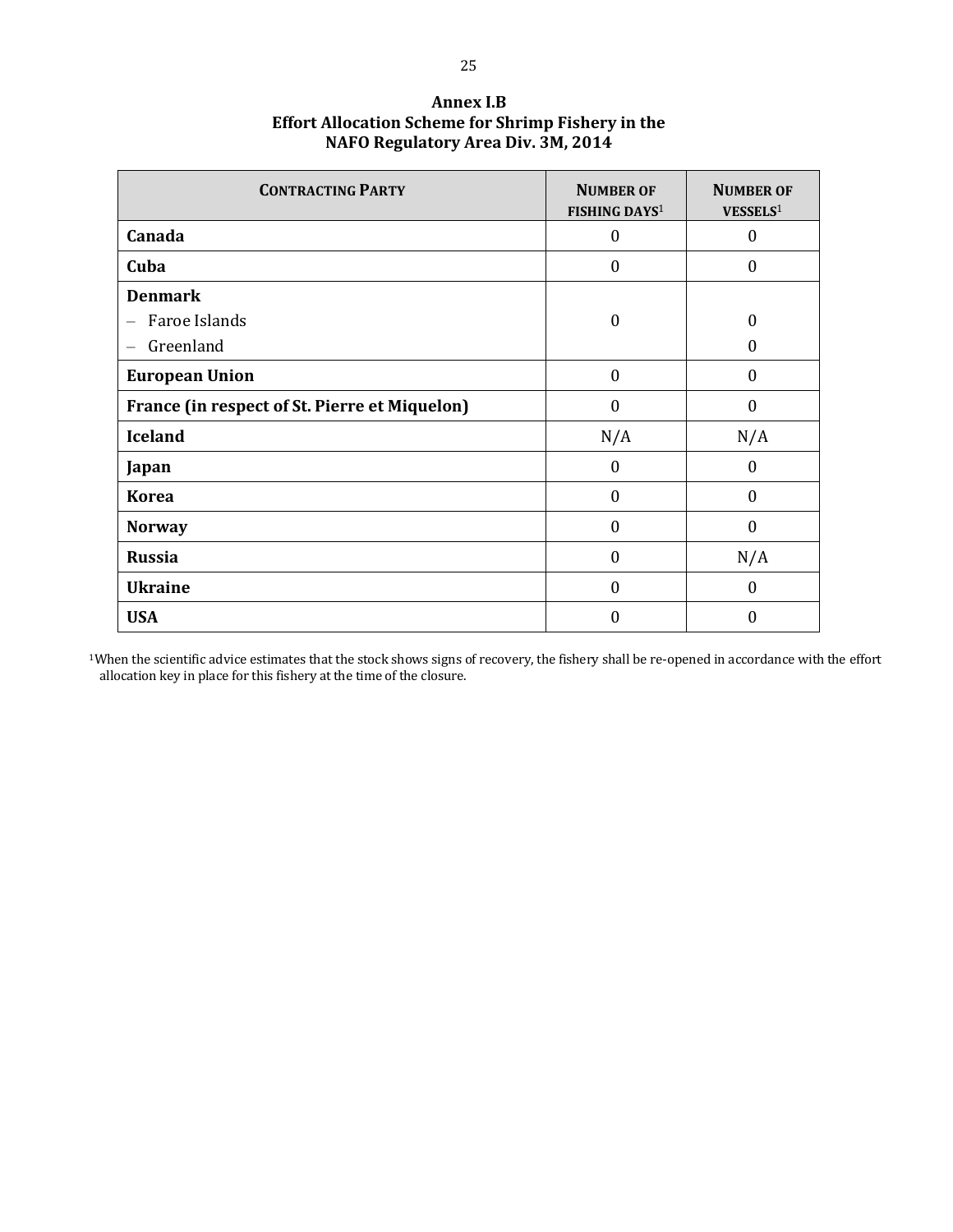# **Annex I.A – 2015 Annual Quota Table**

QUOTA TABLE. Total allowable catches (TACs) and quotas (metric tons) for 2015 of particular stocks in Subareas 1-4 of the NAFO Convention Area. The values listed include quantities to be taken both inside and outside the 200-mile fishing zone, where applicable.

| <b>Species</b>                                            |                  |                  | Cod                       |                          |                |                                   | <b>Redfish</b>           |               |                                                               | American plaice           |                          | Yellowtail     |
|-----------------------------------------------------------|------------------|------------------|---------------------------|--------------------------|----------------|-----------------------------------|--------------------------|---------------|---------------------------------------------------------------|---------------------------|--------------------------|----------------|
| <b>Stock Specification</b>                                | <b>COD</b><br>3L | $\bf{COD}$<br>3M |                           | <b>COD</b><br><b>3NO</b> | <b>RED 3LN</b> |                                   | <b>RED</b><br>3M         | <b>RED 30</b> | <b>REB 1F_2_3K</b><br>(i.e. Sub-Area<br>2 and Div.<br>$1F+3K$ | <b>PLA</b><br><b>3LNO</b> | <b>PLA</b><br>3M         | YEL 3LNO       |
| % of TAC                                                  |                  |                  | % of 3M<br><b>Cod TAC</b> |                          |                | % of 3LN<br>Redfish<br><b>TAC</b> |                          |               |                                                               |                           |                          |                |
| Canada                                                    |                  | 110              | 0.80                      | $\mathbf{0}$             | 4430           | 42.60                             | 500                      | 6000          | $0^{2,4}$                                                     | $\mathbf{0}$              | $\boldsymbol{0}$         | 165755         |
| Cuba                                                      |                  | 511              | 3.70                      | $\blacksquare$           | 1019           | 9.80                              | 1750                     |               | $0^{2,4}$                                                     | $\blacksquare$            |                          |                |
| <b>Denmark (Faroe</b><br><b>Islands and</b><br>Greenland) |                  | 3083             | 22.35                     | L.                       |                |                                   | 6919                     |               | $0^{2,3}$                                                     |                           |                          |                |
| <b>European Union</b>                                     |                  | 786725           | 57.03                     | $0^{11}$                 | 189626         | 18.23                             | 78131<br>2               | 7000          | $0^{2,3}$<br>$0^{2,15}$                                       | $\mathbf{0}$              | $0^{11}$                 |                |
| <b>France (St. Pierre</b><br>et Miquelon)                 |                  | $\mathbf{r}$     |                           | $\blacksquare$           | $\blacksquare$ |                                   | 6919                     |               | $0^{2,4}$                                                     | $\blacksquare$            | $\sim$                   | 3405           |
| <b>Iceland</b>                                            |                  | $\blacksquare$   |                           | $\blacksquare$           | $\blacksquare$ |                                   | $\overline{\phantom{a}}$ |               | $0^{2,3}$                                                     | $\blacksquare$            | $\overline{\phantom{a}}$ | $\blacksquare$ |
| Japan                                                     |                  | $\blacksquare$   |                           | $\blacksquare$           | $\blacksquare$ |                                   | 400                      | 150           | $0^{2,4}$                                                     | $\blacksquare$            | $\blacksquare$           | $\blacksquare$ |
| <b>Korea</b>                                              |                  |                  |                           | $\blacksquare$           | $\blacksquare$ |                                   | 6919                     | 100           | $0^{2,4}$                                                     | $\blacksquare$            | $\overline{\phantom{a}}$ | $\blacksquare$ |
| <b>Norway</b>                                             |                  | 1276             | 9.25                      | $\blacksquare$           | $\blacksquare$ |                                   | $\blacksquare$           |               | $0^{2,3}$                                                     | $\blacksquare$            | $\overline{\phantom{a}}$ | $\blacksquare$ |
| <b>Russian Federation</b>                                 |                  | 893              | 6.47                      | $\mathbf{0}$             | 2992           | 28.77                             | 9137                     | 6500          | $0^{2,3}$                                                     | $\blacksquare$            | $\mathbf{0}$             |                |
| <b>Ukraine</b>                                            |                  |                  |                           |                          |                |                                   |                          | 150           | $0^{2,4}$                                                     |                           |                          |                |
| <b>United States of</b><br>America                        |                  | $\overline{a}$   |                           |                          | $\blacksquare$ |                                   | 6919                     |               | $0^{2,4}$                                                     |                           |                          |                |
| <b>Others</b>                                             |                  | 55               | 0.40                      | $\mathbf{0}$             | 63             | 0.60                              | 124                      | 100           | $\blacksquare$                                                | $\mathbf{0}$              | $\mathbf{0}$             | 855            |
| <b>Total Allowable Catch</b>                              | $*9$             | 1379523          | 100.0                     | $*20,9$                  | 1040016,24     | 100.0                             | 67008                    | 20000         | $0^{10,17}$                                                   | $*16,21$                  | $*9,20$                  | 1700021,22     |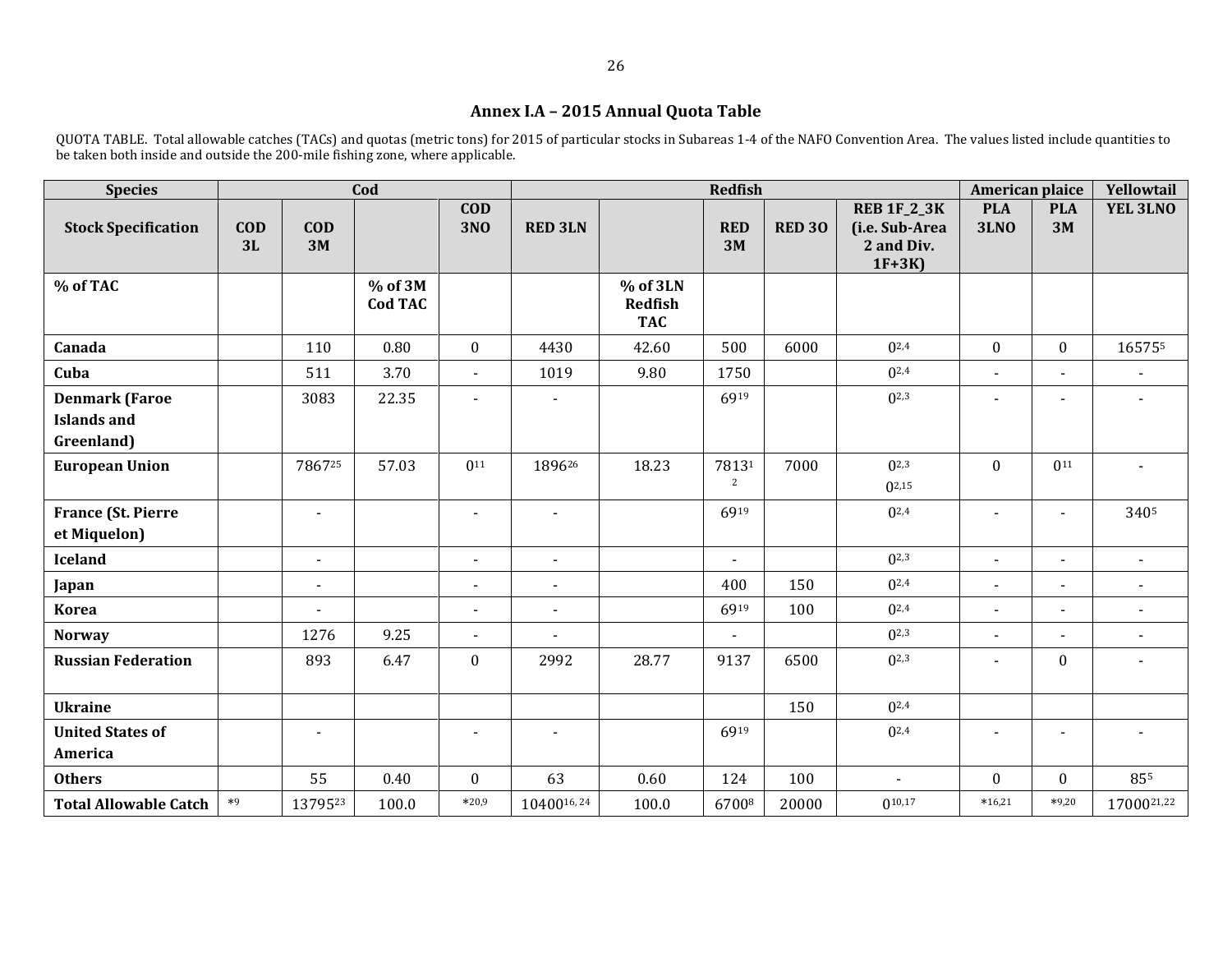| <b>Species</b>                            |                  | Witch                    |                                                  | White<br>hake            | Capelin                  | <b>Skates</b>             | <b>Greenland</b><br>halibut | Squid<br>$(Illex)^1$                 |                   | <b>Shrimp</b> |
|-------------------------------------------|------------------|--------------------------|--------------------------------------------------|--------------------------|--------------------------|---------------------------|-----------------------------|--------------------------------------|-------------------|---------------|
| <b>Stock Specification</b>                | <b>WIT</b><br>3L | <b>WIT</b><br><b>3NO</b> |                                                  | <b>HKW</b><br><b>3NO</b> | <b>CAP</b><br><b>3NO</b> | <b>SKA</b><br><b>3LNO</b> | <b>GHL 3LMNO</b>            | SQI 3_4 (i.e.<br>Sub-areas<br>$3+4)$ | PRA <sub>3L</sub> | PRA 3NO       |
| % of TAC                                  |                  |                          | $%$ of<br>3N <sub>0</sub><br>Witch<br><b>TAC</b> |                          |                          |                           |                             |                                      |                   |               |
| <b>Contracting Party</b>                  |                  |                          |                                                  |                          |                          |                           |                             |                                      |                   |               |
| Canada                                    |                  | 600                      | 60.00                                            | 294                      | $\boldsymbol{0}$         | 1167                      | 1731                        | N.S. <sup>6</sup>                    | $\boldsymbol{0}$  |               |
| Cuba                                      |                  | ۰                        |                                                  |                          | $\boldsymbol{0}$         |                           |                             | 510                                  | $\boldsymbol{0}$  |               |
| <b>Denmark (Faroe</b>                     |                  | $\overline{\phantom{a}}$ |                                                  |                          | $\overline{a}$           |                           | 199                         |                                      | $\mathbf{0}$      |               |
| <b>Islands and</b><br>Greenland)          |                  |                          |                                                  |                          |                          |                           |                             |                                      |                   |               |
| <b>European Union</b>                     |                  | 13311                    | 13.27                                            | 588                      | $0^{11}$                 | 4408                      | 676818                      | $N.S.$ <sup>6</sup><br>61113         | 0 <sup>14</sup>   |               |
| <b>France (St. Pierre</b><br>et Miquelon) |                  | $\sim$                   |                                                  |                          | $\blacksquare$           |                           | 189                         | 453                                  | $\mathbf{0}$      |               |
| <b>Iceland</b>                            |                  | $\blacksquare$           |                                                  |                          | $\sim$                   |                           | $\sim$                      | $\sim$                               | $\mathbf{0}$      |               |
| Japan                                     |                  | $\blacksquare$           |                                                  |                          | $\mathbf{0}$             |                           | 1183                        | 510                                  | $\boldsymbol{0}$  |               |
| <b>Korea</b>                              |                  | $\blacksquare$           |                                                  |                          | $\blacksquare$           |                           | $\sim$                      | 453                                  | $\boldsymbol{0}$  |               |
| <b>Norway</b>                             |                  |                          |                                                  |                          | $\boldsymbol{0}$         |                           | $\blacksquare$              | $\sim$                               | $\bf{0}$          |               |
| <b>Russian Federation</b>                 |                  | 257                      | 25.73                                            | $\overline{59}$          | $\mathbf{0}$             | 1167                      | 1473                        | 749                                  | $\boldsymbol{0}$  |               |
| <b>Ukraine</b>                            |                  |                          |                                                  |                          |                          |                           | $\blacksquare$              |                                      | $\boldsymbol{0}$  |               |
| <b>United States of</b><br>America        |                  | $\blacksquare$           |                                                  |                          | $\overline{\phantom{a}}$ |                           | $\blacksquare$              | 453                                  | $\mathbf{0}$      |               |
| <b>Others</b>                             |                  | $\overline{10}$          | 1.00                                             | 59                       | $\blacksquare$           | 258                       | $\overline{0^7}$            | 794                                  | $\boldsymbol{0}$  |               |
| <b>TOTAL ALLOWABLE</b><br><b>CATCH</b>    | $*9,16$          | 100028                   | 100.00                                           | 100027                   | $*9$                     | 700016,29                 | 11543                       | 3400016                              | $\mathbf{0}$      | $*9$          |

\* Ban on fishing in force.<br><sup>1.</sup> Any quota listed for squ

Any quota listed for squid may be increased by a transfer from any "coastal state" as defined in Article 1, paragraph 3 of the NAFO Convention, provided that the TAC for squid is not exceeded. Transfers made to Contracting Parties conducting fisheries for squid in the Regulatory Area shall be reported to the Executive Secretary, and the report shall be made as promptly as possible.

<sup>2</sup>. The Executive Secretary shall notify without delay all Contracting Parties the dates on which accumulated reported catch taken by vessels of Contracting Parties estimated equal to 50% and then 100% of that allocation.

<sup>3.</sup> Quota to be shared by vessels from Denmark (Greenland and Faroe Islands), European Union, Iceland, Norway and Russia. Catches in the NAFO Convention Area shall be deducted from the quotas allocated in the NEAFC Convention Area.

4. Quota to be shared by vessels from Canada, Cuba, France (St. Pierre et Miquelon), Japan, Korea, Ukraine and USA.

5. Contracting Parties shall inform the Executive Secretary before 1 December 2014 of the measures to be taken to ensure that total catches do not exceed the levels indicated.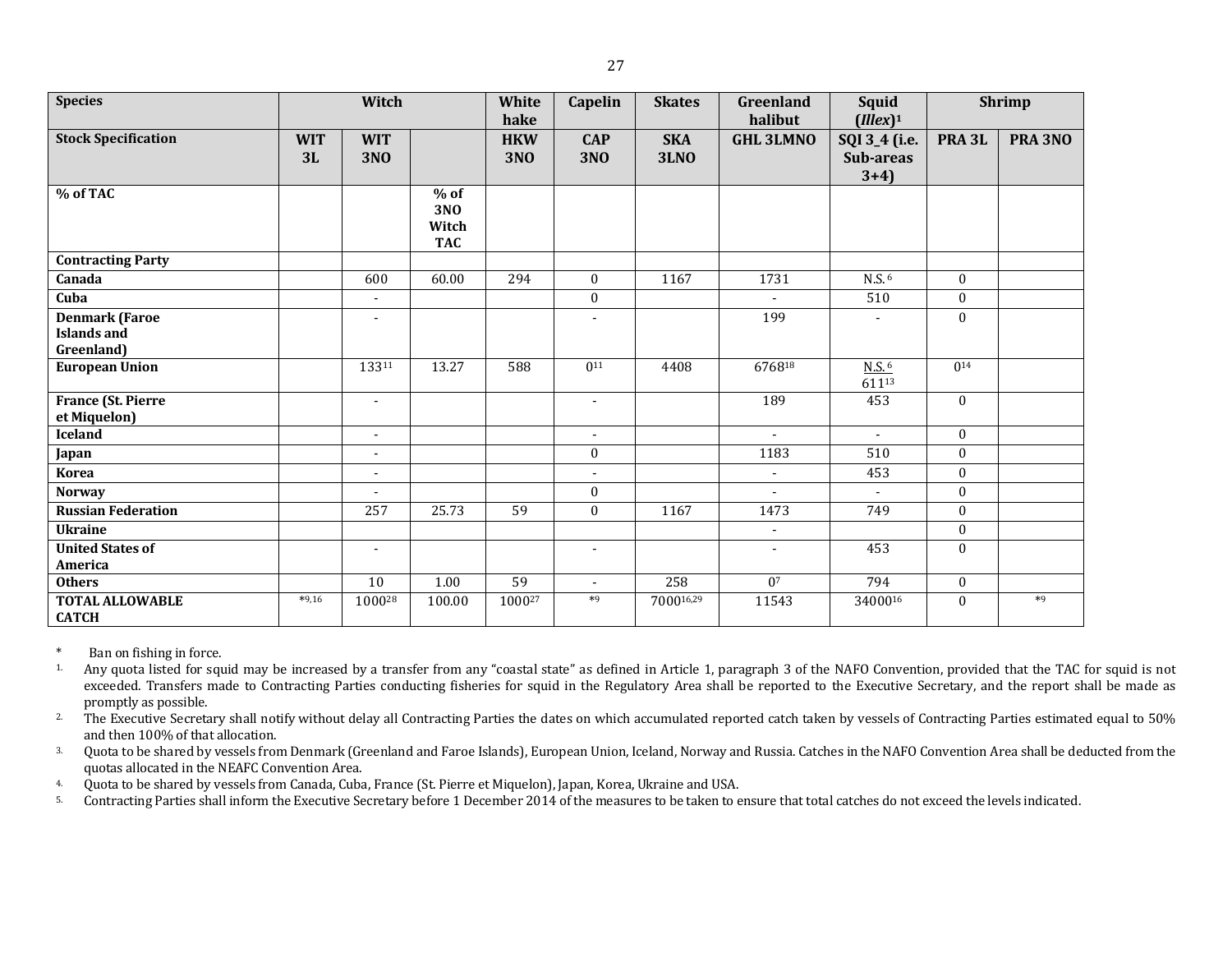- <sup>6</sup> The allocation to these Contracting Parties are as yet undetermined, although their sum shall not exceed the difference between the total of allocations to other Contracting Parties and the TAC (= 29.458 tons).
- <sup>7.</sup> In 2005, the previous 935 t "Others" quota was assigned to three Contracting Parties. When the TAC exceeds 30,000 t the next 1,300 t beyond 30,000 will be allocated to an Others quota which can be accessed by those who do not hold Greenland halibut allocation. In deciding the relevant contributions of Contracting Parties to the 1,300 t Others quota, the Fisheries Commission will take into account the fact that some Contracting Parties received a benefit from the 935 t quota which was reassigned in 2005.
- <sup>8</sup>. Notwithstanding Article 5.3(b), in 2015, the Executive Secretary shall inform Contracting Parties by electronic means 5 calendar days in advance of the date on which the available data indicates that total reported catch reaches 6500 t. Subsequently, directed fishery will cease when 6500 t has been taken as determined by the Executive Secretary. The remainder of the TAC can be retained as bycatch and shall be limited to 5% of catches of cod in Division 3M. When 100% of the TAC has been taken as determined by the Executive Secretary, no more redfish in Division 3M shall be retained on board in accordance with Article 5(3)(c).
- 9. The provisions of Article 6.3 of the Conservation and Enforcement Measures shall apply.
- 10. In the case of the NEAFC decision which modifies the level of TAC in 2015 as compared to 2014, these figures shall be accordingly adjusted by NAFO and formalized through a mail vote.
- 11. Including fishing entitlements of Estonia, Latvia, and Lithuania following their accession to the European Union and in accordance with sharing arrangements of the former USSR quota adopted by the Fisheries Commission at its Annual Meeting in 2003 (FC Working Paper 03/7).
- 12. Including allocations of 1571 tonnes each for Estonia, Latvia and Lithuania out of a sharing of 20,000 tonnes, following their accession to the European Union.<br>13. Allocations of 128 tonnes each for Estonia, Latvia and
- 13. Allocations of 128 tonnes each for Estonia, Latvia and Lithuania as well as 227 tonnes for Poland out of a TAC of 34,000 tonnes, following their accession to the European Union.
- 14. Including allocations of 1.11% each for Estonia, Latvia, Lithuania and Poland out of the TAC, following their accession to the European Union.
- 15. Allocation of 17.85% to Lithuania and 2.15% to Latvia following their accession to the European Union.<br>16. Applicable to 2015 and 2016
- Applicable to 2015 and 2016.
- <sup>17.</sup> The quota shares in footnotes 4 and 15 can only be fished in the NAFO Regulatory Area. If an increase in the overall TAC as defined in footnote 10 leads to an increase in these shares, the first 500 tonnes of that increase shall be added to the quota share referred to in footnote 4.
- 18. Including an allocation of 379 tonnes for Estonia, Latvia, and Lithuania following their accession to the European Union.
- 19. Notwithstanding the provisions of footnote 8 and Article 5.2 (b) and without prejudice to future agreements on allocations, these quotas may be fished in their entirety by these Contracting Parties.
- 20. Applicable to 2015, 2016 and 2017.
- <sup>21.</sup> In lieu of Article 6.3 of the CEM, the following by-catch provisions for American plaice only in the 3LNO yellowtail fishery shall apply: Contracting Parties fishing for yellowtail flounder allocated under the NAFO allocation table will be restricted to an overall Am. plaice by-catch harvest limit equal to 15% of their total yellowtail fishery as calculated in accordance with Article 6.4. If a Scientific Council projection indicates that this rate is likely to undermine stock recovery or cause an unreasonable delay in reaching *Blim*, this rate may be subject to a reassessment by the Fisheries Commission.
- <sup>22.</sup> Following the NAFO annual meeting and prior to 1 January of the succeeding year, at the request of the USA, Canada will transfer 1000 tonnes of its 3LNO yellowtail quota to the USA.
- 23. The allocation key of this stock is based on the 1998 Quota Table. In 1999, a moratorium on cod in Division 3M was declared.<br>24. The allocation key of this stock is based on the 1997 Quota Table. In 1998, a moratorium
- 24. The allocation key of this stock is based on the 1997 Quota Table. In 1998, a moratorium on redfish in Division 3LN was declared.
- 25. Including fishing entitlements of 161 tons each for Estonia, Latvia, and Lithuania in accordance with sharing arrangements of the former USSR quota adopted by the Fisheries Commission at its Annual Meeting in 2003 (FC Working Paper 03/7) and allocation of 552 tons for Poland following their accession to the European Union.
- <sup>26.</sup> Including fishing entitlements of 514 tonnes each for Estonia, Latvia, and Lithuania in accordance with sharing arrangements of the former USSR quota adopted by the Fisheries Commission at its Annual Meeting in 2003 (FC Working Paper 03/7) following their accession to the European Union.
- 27. Should a Contracting Party experience higher than normal catches per unit of effort (CPUE) and conclude that a shift to high availability levels of white hake during the fishing season such as what was apparently the case in 2002 and 2003 – is taking place, then that Contracting Party shall notify the Executive Secretary and submit a summary of evidence for its conclusion (higher than normal CPUE and any other additional relevant information) within one month. On this basis, a mail vote will be submitted to the Fisheries Commission as to whether an exceptional increase in the availability of fish occurs. The TAC shall remain at 1,000t until the results of the vote are complete and the catch limitation provided for in Annex I. A. of the NCEM will apply. In case of a positive vote, the TAC is confirmed to be 2,000 metric tons. In the case of negative vote, the TAC shall remain at 1,000 metric tons.
- <sup>28.</sup> The allocation key of this stock is based on the 1994 Quota Table. In 1995, a moratorium on witch flounder in Division 3NO was declared.
- 29. Should catches exceed 5000t, additional measures would be adopted to further restrain catches in 2016.